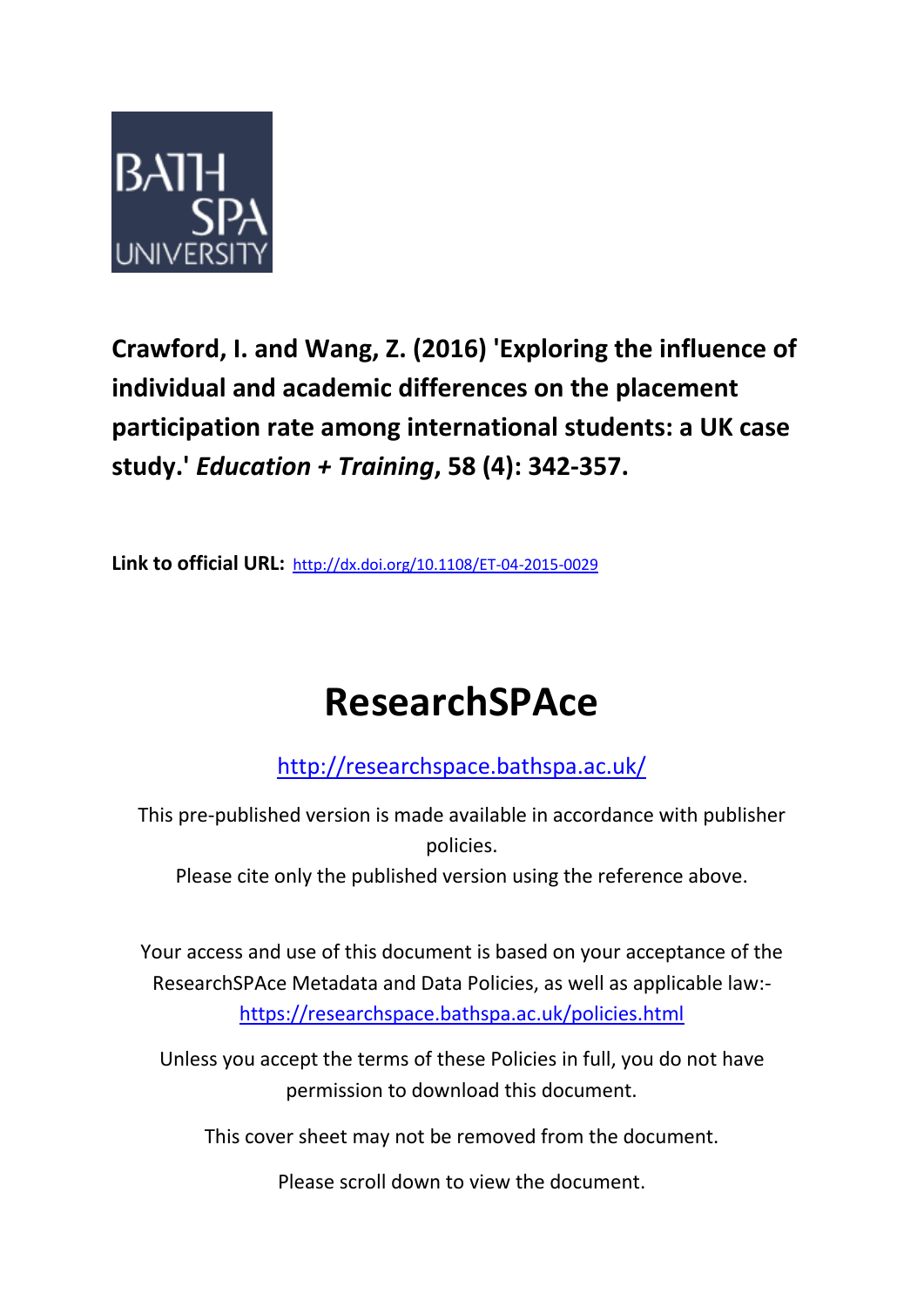# **Exploring the influence of individual and academic differences on the placement participation rate among international students: A UK case study**

# **Abstract**

**Purpose:** The paper investigates the low placement participation rate among international students compared with UK students, by examining the impact of individual factors such as gender and domicile and academic achievement such as prior academic qualification, prior academic results and subsequent academic results on students' choices of degree programmes as well as their graduation status.

**Methodology:** This study adopts a quantitative approach by using 268 accounting and finance students in a UK university.

**Findings:** The analyses show that UK students on entry are 35% more likely than international students to choose a degree programme with a placement module after controlling for individual and academic differences. Among females, international students who switch to a degree without placement following entry significantly and statistically underperformed their UK counterparts who complete a degree with placement from the first year onwards. This trend is not observable among male students. Instead, male students who select and graduate with a degree without placement are the worst performers, regardless of their nationalities.

**Research limitation:** The quantitative data used here are collected in a UK institution so the results reported here may lack generalisability.

**Practical implications:** International students need to know more about the benefits of undertaking placements on their academic performance and the development of generic skills before entry. Moreover, UK universities need to provide more assistance to international students, especially females about how to secure placements and how to widen their search for potential placements.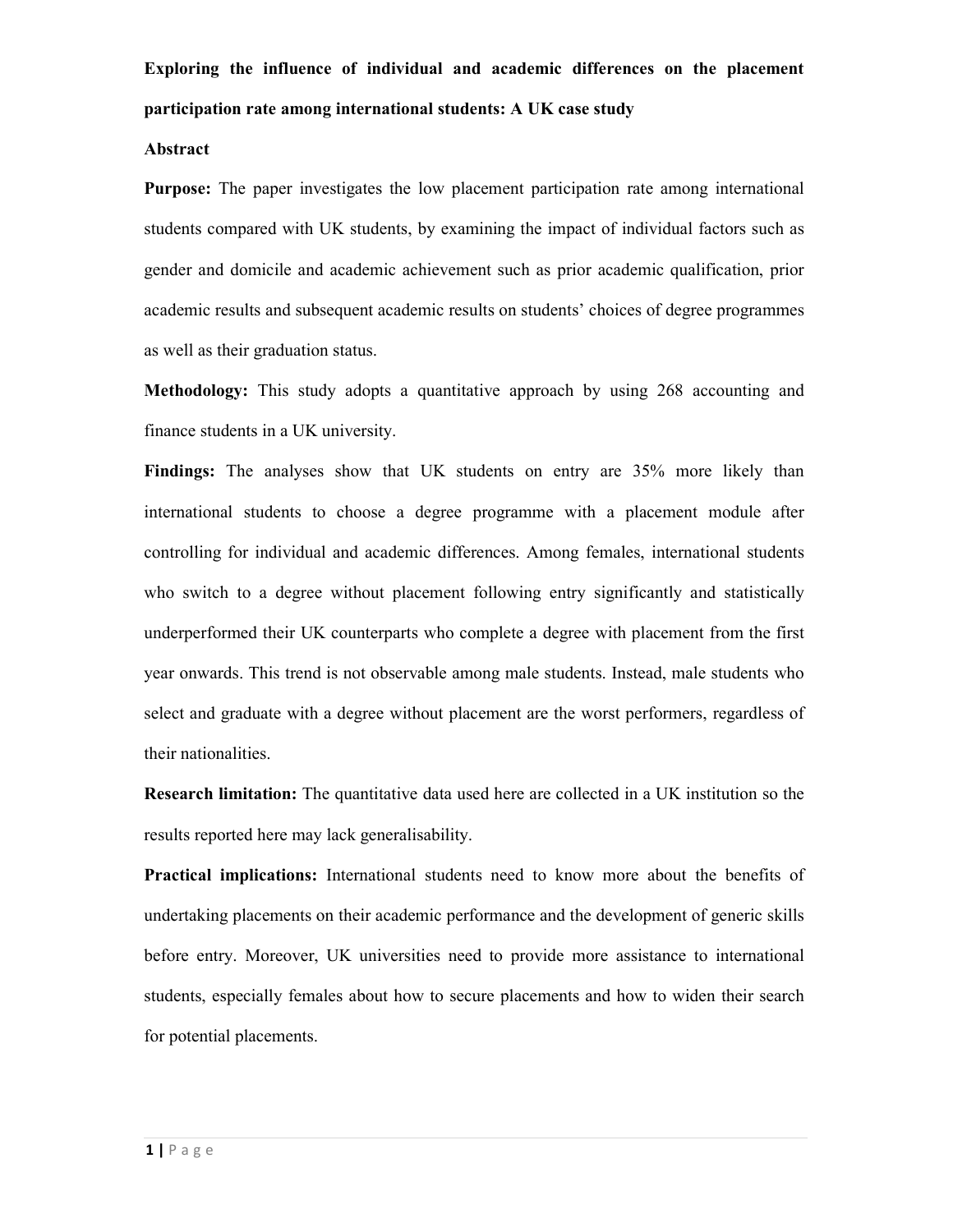**Originality/value:** To the best of our knowledge, this study is the first to explain the low participation rate among international students in UK higher education.

**Keywords**: Placements; international students; academic performance; self-selection; accounting and finance students

#### **Introduction**

According to the OECD report (2014), the United Kingdom was one of the top three most popular destinations for international students. This has made UK higher education an important arena in which to understand how international students develop and settle in English speaking settings. The increasing presence of international students in UK higher education raises a pedagogic question of whether the UK higher educational system is designed to afford all students the opportunity to participate in an educational offering such as placements, regardless of individual and academic differences. Placements require students to undertake a period of work experience during their degree study period (Little and Harvey, 2006) and can improve their chances of obtaining good degrees (2.1 or above) and/or better academic results in the final year (Duignan, 2003; Mandilaras, 2004; Surridge, 2009; Reddy and Moores, 2012; Crawford and Wang, 2014b; Crawford and Wang, 2014a; Crawford and Wang, 2015a).

Prior studies which compare the academic performance of students who undertake placements (called sandwich) with students who do not have a break in their study (called full-time) observe significant and increasing performance gaps between those two groups of students from the first or second year to the final year (Duignan, 2003; Gomez et al., 2004; Reddy and Moores, 2012; Crawford and Wang, 2014a; Crawford and Wang, 2015a). Duignan (2003) first explains this phenomenon as a self-selection issue, suggesting that fulltime students are academically less able students who are unable to secure a placement either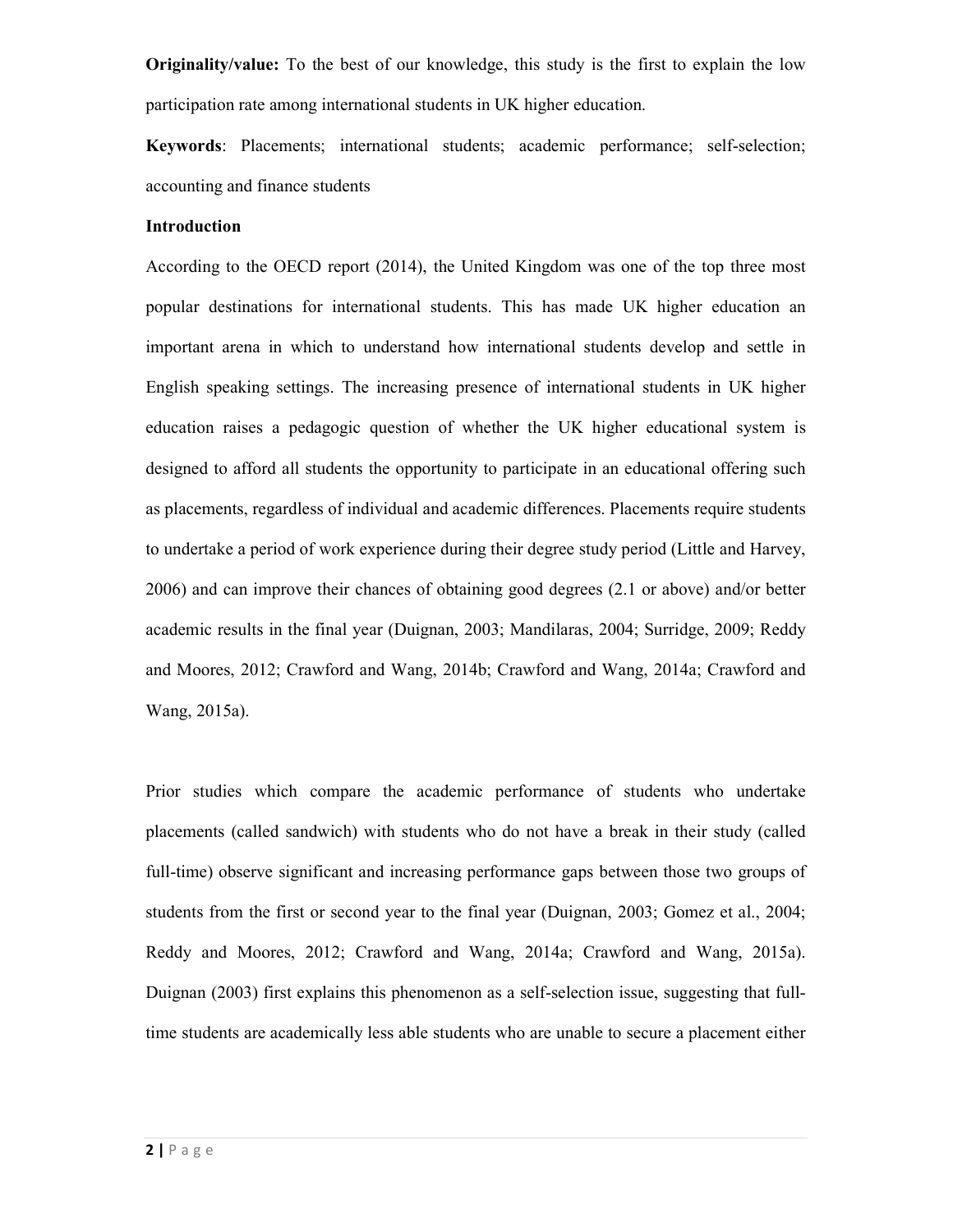because of their poor interview performance or because of high academic requirements set up by companies (Duignan, 2003; Mansfield, 2011). Most recent survey and interview studies reveal that there are more than one reason for students to stay in full-time study and some full-time students have never thought of applying for placements due to personal and/or financial reasons (E4E 2011; Bullock et al., 2009; Tibby, 2012; Bathmaker et al., 2013).

The diversification among full-time students has never been investigated in previous studies since students are classified as either full-time or sandwich based on their graduation status so all full-time students are treated the same regardless of whether they have applied for placements or not. It is argued here that full-time students who have never applied for placements are academically different from full-time students who fail to secure placements. The existence of those two types of full-time students might hold the key to the following question: is academic underperformance the reason for a low placement participation rate among international students? Previous studies show that there are far more international students than UK students graduating from full-time degrees in higher education (Little and Harvey, 2006; Lucas and Tan, 2013; Crawford and Wang, 2014a; Crawford and Wang, 2015a). It is possible that international students graduate with full-time degrees not because they fail to secure placements but because they do not apply for placements.

The lack of participation in placements hampers the prospects of international students to achieve good results and good degree classifications (Mandilaras, 2004; Crawford and Wang, 2014a; Crawford and Wang, 2015a). Also, it is easy to assume that the low placement participation rate among international students is caused by poor academic results since it is reported that international students significantly underperform UK students in many academic disciplines and across the whole spectrum of UK universities (Morrison et al.,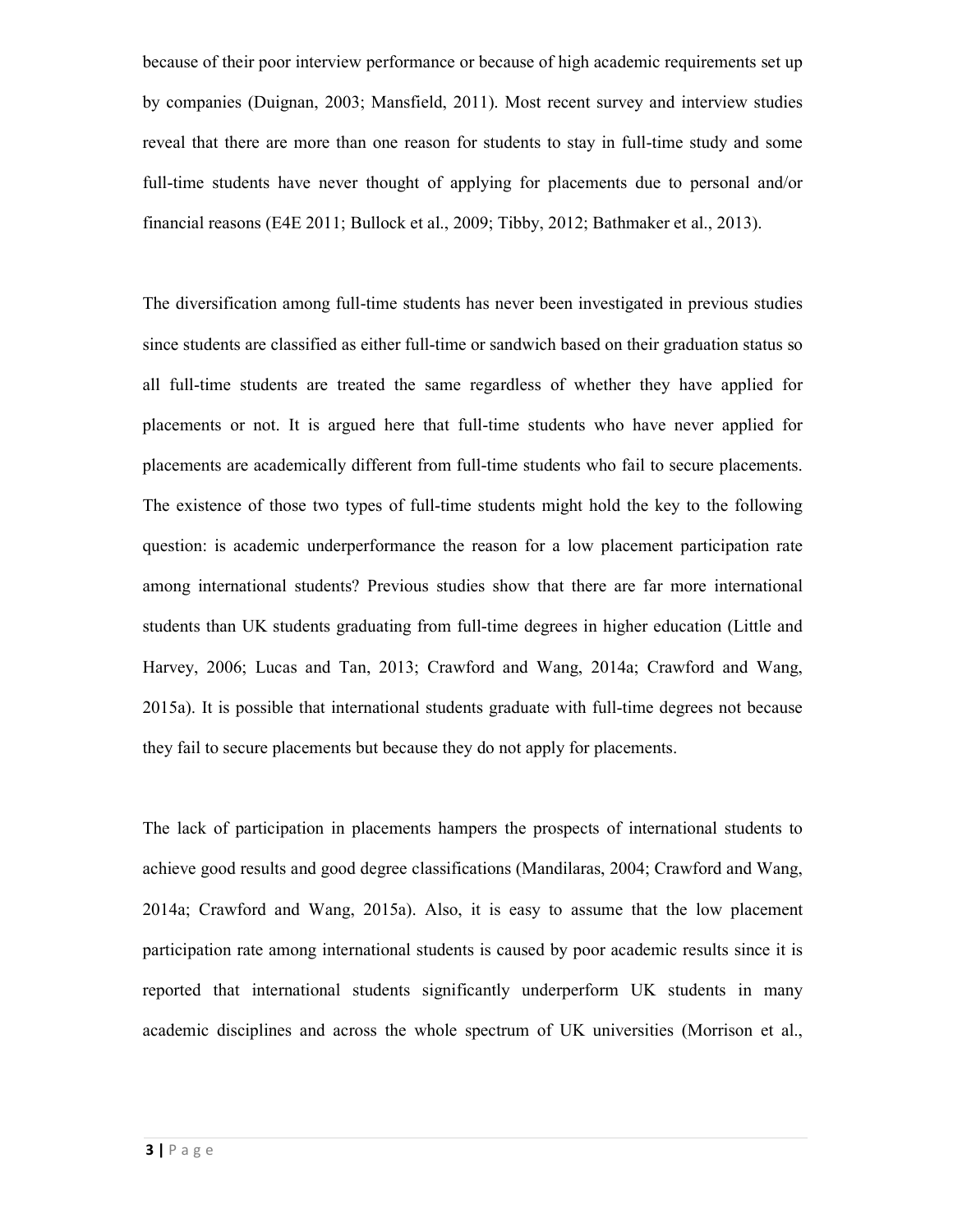2005; Iannelli and Huang, 2013; Crawford and Wang, 2014a; Crawford and Wang, 2015b). If academically less able UK students are unable to secure placements, international students with similar academic credentials and results competing for similar levels of placements are arguably even less likely to succeed. However, this suggestion does not consider individual and academic differences which might voluntarily lead international students to not choose or apply for placements. It is thus important to establish whether the low placement participation rate among international students is caused by their degree choices on entry or their failures to secure placements due to poor academic results later on.

This study is able to explore the above research question because it is based in a business school which recruits a large number of international students on accounting and finance degrees and gives students an option to undertake placements between the second and final years. Data collected from four cohorts of accounting and finance full-time and sandwich students are used to map out the journey of UK and international students from entry to placements and graduation. This approach will help to differentiate among international students and classify them into full-time students who do not apply for placements, full-time students who fail to secure placements and sandwich students who successfully undertake placements. In particular, the academic performance differences between sandwich students and two other types of full-time students who do not undertake placements for different reasons are analysed while controlling for individual factors.

# **Self-selection issue**

Despite the wealth of the work placement literature, only a handful of prior papers investigate the academic performance differences between sandwich and full-time students both prior to and following placements (Duignan, 2003; Gomez et al., 2004; Surridge, 2009; Mansfield, 2011; Patel et al., 2012; Reddy and Moores, 2012; Crawford and Wang, 2014a) and the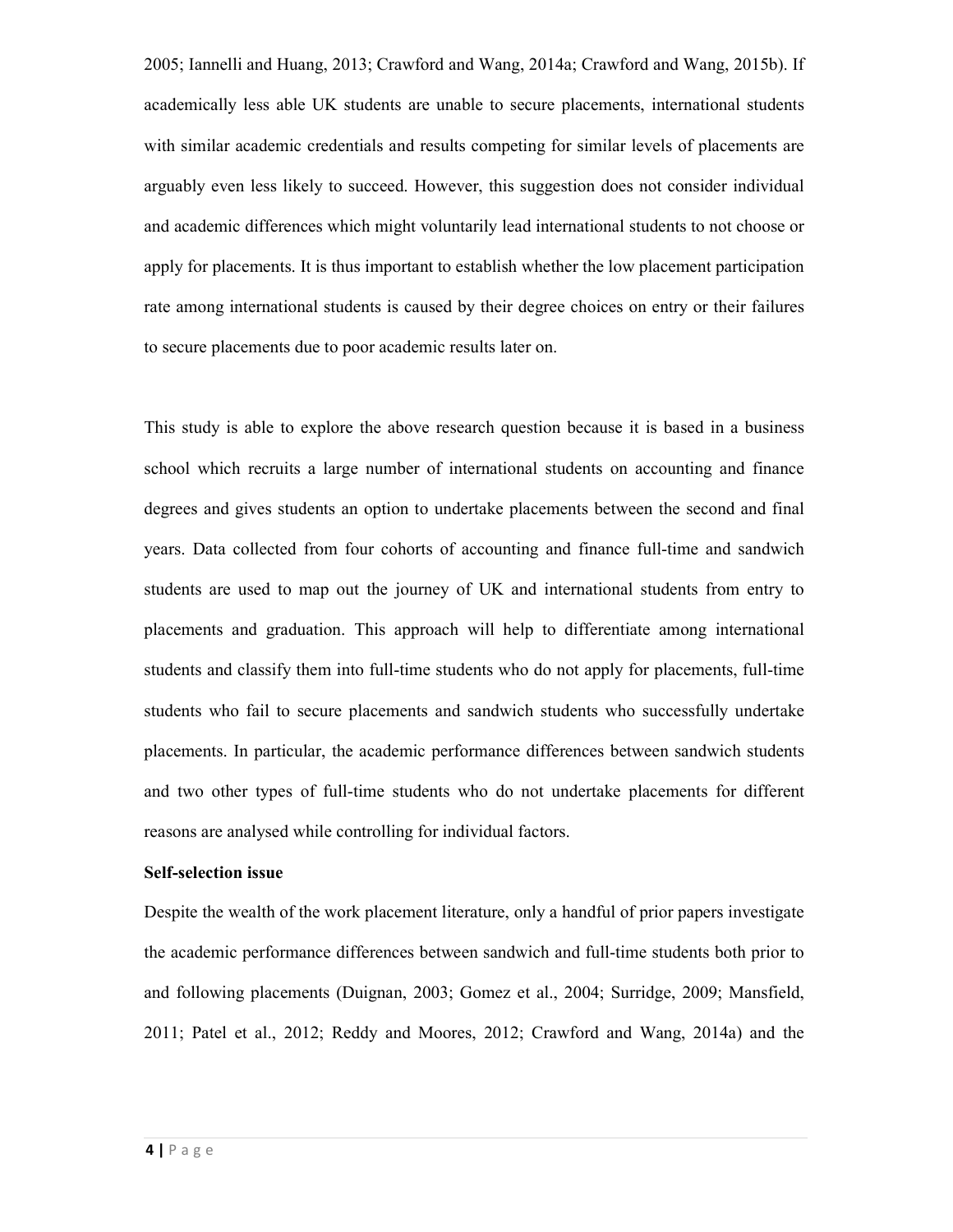results do not unanimously support the self-selection issue, that is, sandwich students are academically better or higher achievers than full-time students. Duignan (2003), Gomez *et al.* (2004), Reddy and Moores (2012) and Crawford and Wang (2014b) note the existence of the self-selection issue and show that sandwich students tend to be higher achievers than fulltime students prior to placements. On the other hand, Surridge (2009), Mansfield (2011) and Patel *et al.* (2012) find no evidence to support the self-selection issue since the performance differences between sandwich and full-time students prior to the final year in their studies are not statistically significant.

The literature is inconclusive regarding the self-selection issue, probably because many prior studies use a small number of students enrolled in different academic years, on a single degree programme and from one university to investigate the performance differences. In addition, some studies (Duignan, 2003; Gomez et al., 2004; Surridge, 2009; Mansfield, 2011) examine the performance differences prior to the final year without simultaneously controlling individual factors such as age, gender, domicile, ethnicity or prior academic achievement. The literature reveals that the academic performance of undergraduates in UK universities is evidently influenced by individual factors such as age, gender, domicile, ethnicity, prior academic achievement, discipline of study, institution and mode of study to various degrees (Smith and Naylor, 2001; Richardson and Woodley, 2003; Morrison et al., 2005; Sheard, 2009; Cassidy, 2012; Iannelli and Huang, 2013; Crawford and Wang, 2014b; Crawford and Wang, 2015b).

Two prior papers (Reddy and Moores, 2012; Crawford and Wang, 2014a) are extremely relevant and important in understanding the self-selection issue in UK higher education. Reddy and Moores (2012) use over 6,000 students, albeit from one UK university, graduating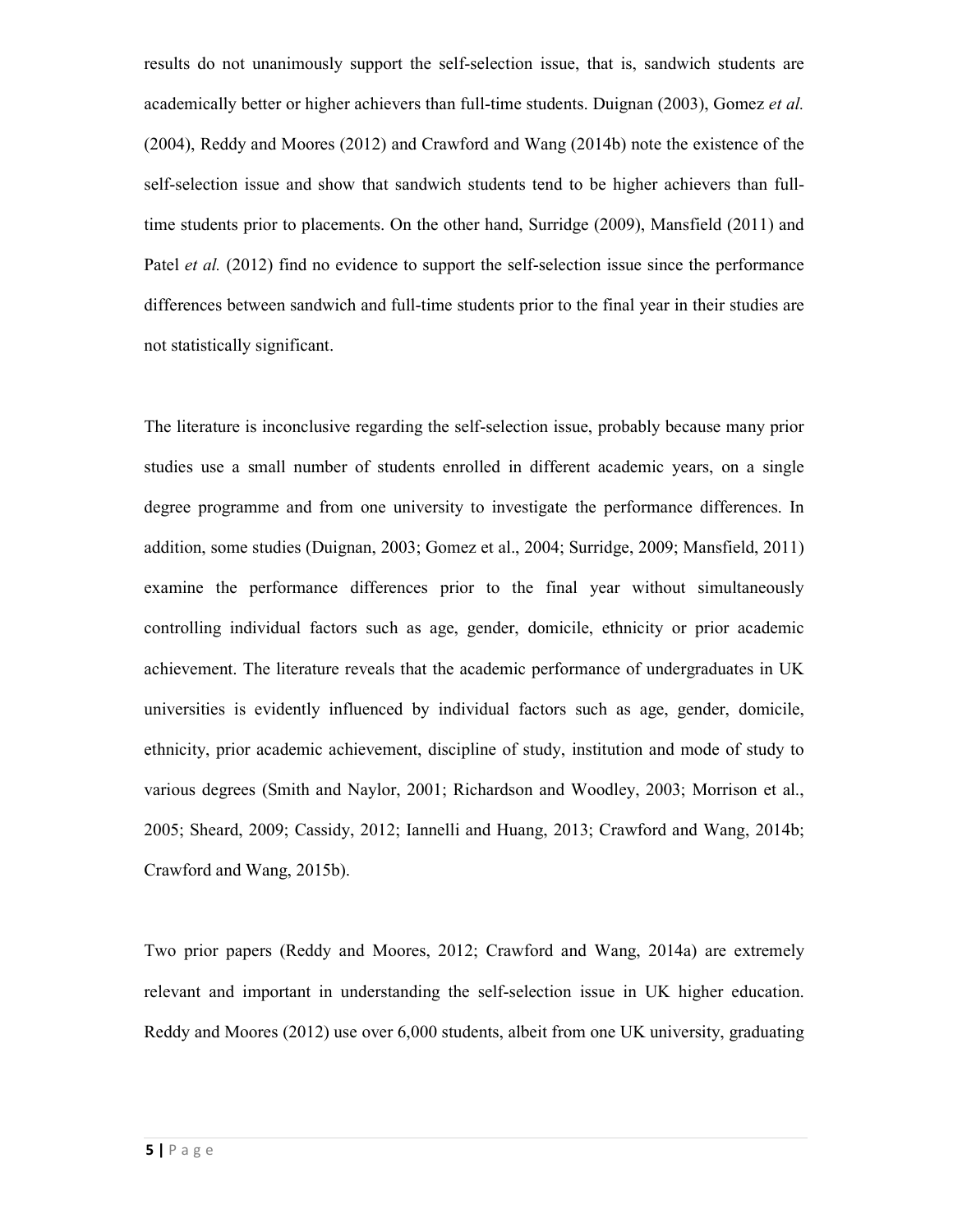between 2003 and 2009 from a wide range of degree programmes to examine the impact of optional placements on the final year marks. Their results support the self-selection issue for students who undertake placements tending to be higher achieving. Such large student data add credibility to the existence of the self-selection issue among UK students. The literature so far does not pay much attention to the impact of placements on the academic performance of international students. Only one published study by Crawford and Wang (2014b) investigates the self-selection issue among international students and finds no evidence to suggest that sandwich students are academically better than full-time students prior to placements.

## **The current research**

#### *Aims*

The literature investigating the self-selection issues simply classifies students into sandwich and full-time students (E4E 2011; Blackwell et al., 2001; Duignan, 2003; Gomez et al., 2004; Mandilaras, 2004; Auburn, 2007; Bullock et al., 2009; Surridge, 2009; Mansfield, 2011; Tibby, 2012; Crawford and Wang, 2014a; Crawford and Wang, 2015a). Such an approach is from a graduation viewpoint and ignores what has happened to students between entry and graduation. To graduate from the sandwich programme, students must apply for placements and succeed in the selection process against other students from the same or different universities in the first two academic years. It is inevitable that some students may never apply for placements while others cannot secure placements. Students who fail to secure placements would have to revert to full-time degree programmes at the end of year 2.

The existence of those students is important to the understanding of a low placement participation rate among international students. On entry, all students were asked to fill in the form to declare their degree choice, either sandwich or full-time, to the registry. At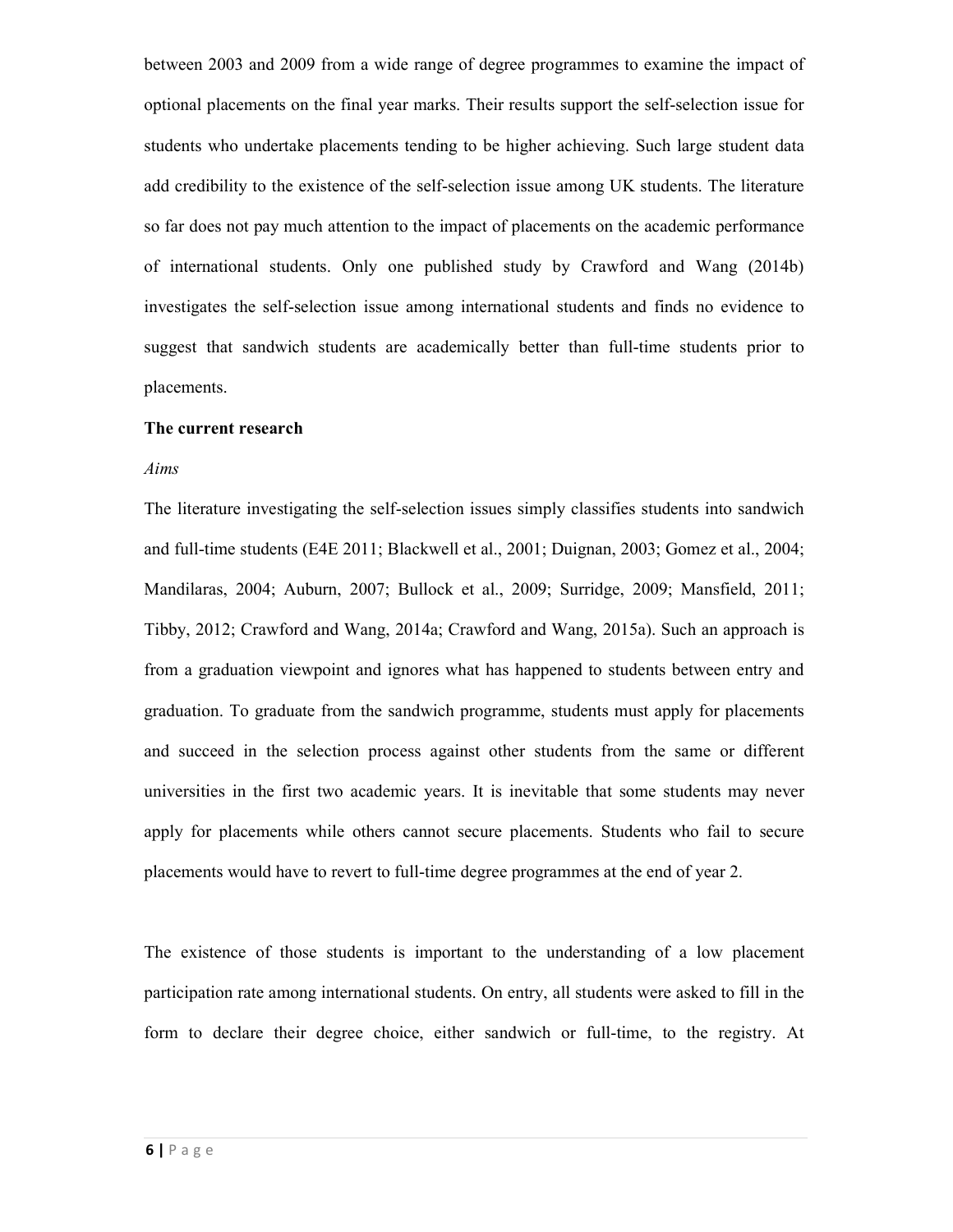graduation, sandwich students were those who were successful in undertaking placements. If a student registered for a sandwich degree but graduated as a full-time graduate, it was reasonable to deduce that this student failed placement applications or interviews at some point in the first two academic years. This approach was not without limitations. Students registered for a sandwich programme for instance might have never applied for placements due to various reasons and graduated as full-time. However, there is evidence to suggest that most students are likely to follow their registered degree programmes to the end (Reddy and Moores, 2006).

#### *Participants*

The sample included 268 accounting and finance students who enrolled between 2006 and 2009 and successfully completed full-time or sandwich programmes in a UK business school. Four cohorts of students were aggregated to reduce the risk of small sample size for individual years and the risk of the impact of an atypical year on the statistical analyses.

The business school has very high entry requirements for international students. Potential students are expected to achieve at least 3 A grades from GCE A-level (The General Certificate of Education Advanced Level, shortened to A level hereafter) or have equivalent results from other national and international pre-university examinations such as foundation courses, baccalaureate, etc. (for detail, see (Crawford and Wang, 2014b)). A-level is the standard entry qualification for UK universities and is a subject-based qualification mostly taken by UK or international students aged 16–19. The A-level grades range from A star, A, B, C, D to F (fail). Students who obtained 3 or more A grades from A level are considered as academically strong by prior studies (NAO  $2002<sub>a</sub>$ ; NAO  $2002<sub>b</sub>$ ; Duff, 2004; Crawford and Wang, 2014b; Crawford and Wang, 2014a; Crawford and Wang, 2015a; Crawford and Wang, 2015b). International students additionally need to obtain at least IELTS (International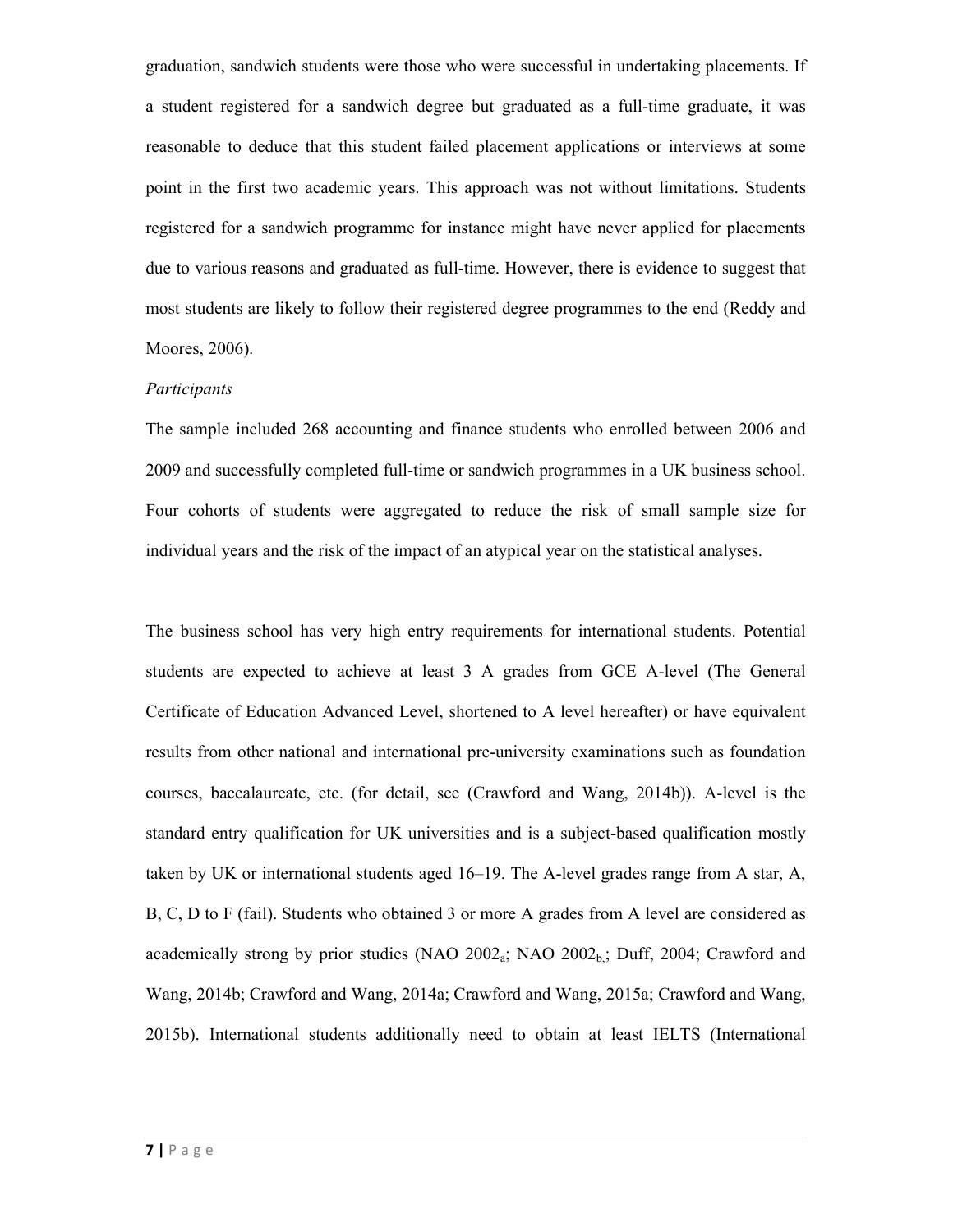English Language Testing System) level 7 for a successful application. Good English skills and excellent prior academic achievement are likely to place international students on a level playing field with UK students, as indicated by Iannelli and Huang (2013).

# *Analytical procedures*

By comparing student degree choice on entry (sandwich or full-time) and graduation status (sandwich or full-time), it was revealed that there were four possible pathways for any student. Students registered as full-time could either graduate with a full-time or sandwich degree. The same was true for students registered as sandwich. Four pathways were depicted in Diagram 1, namely, full-time/full-time, full-time/sandwich, sandwich/full-time and sandwich/sandwich. Full-time/sandwich students (henceforth, full-time switchers) referred to those full-time students on entry but who graduated with a sandwich degree while sandwich/full-time students (henceforth, sandwich switchers) represented those sandwich students on entry but who graduated with a full-time degree. On the other hand, full-time/fulltime (henceforth, full-time non-switchers) and sandwich/sandwich students (henceforth, sandwich non-switchers) were those who had followed their original degree choices from entry to graduation.

#### **Insert Diagram 1**

Table 1 showed that the majority of sample students were full-time non-switchers (91%) or sandwich non-switchers (69%). There were far fewer full-time switchers (9%, 11 students) than sandwich switchers (31%, 47 students). 47 students registered for the sandwich degree failed to find placements while 11 students registered for the full-time degree successfully secured placements and switched to the sandwich degree. Of 47 sandwich switchers, 17 of them were UK students while the other 30 students were international. On entry, 73% (87) of UK students and 43% (63) of international students chose the sandwich programme. Among 63 international students registered for the sandwich degree, only 52% of them managed to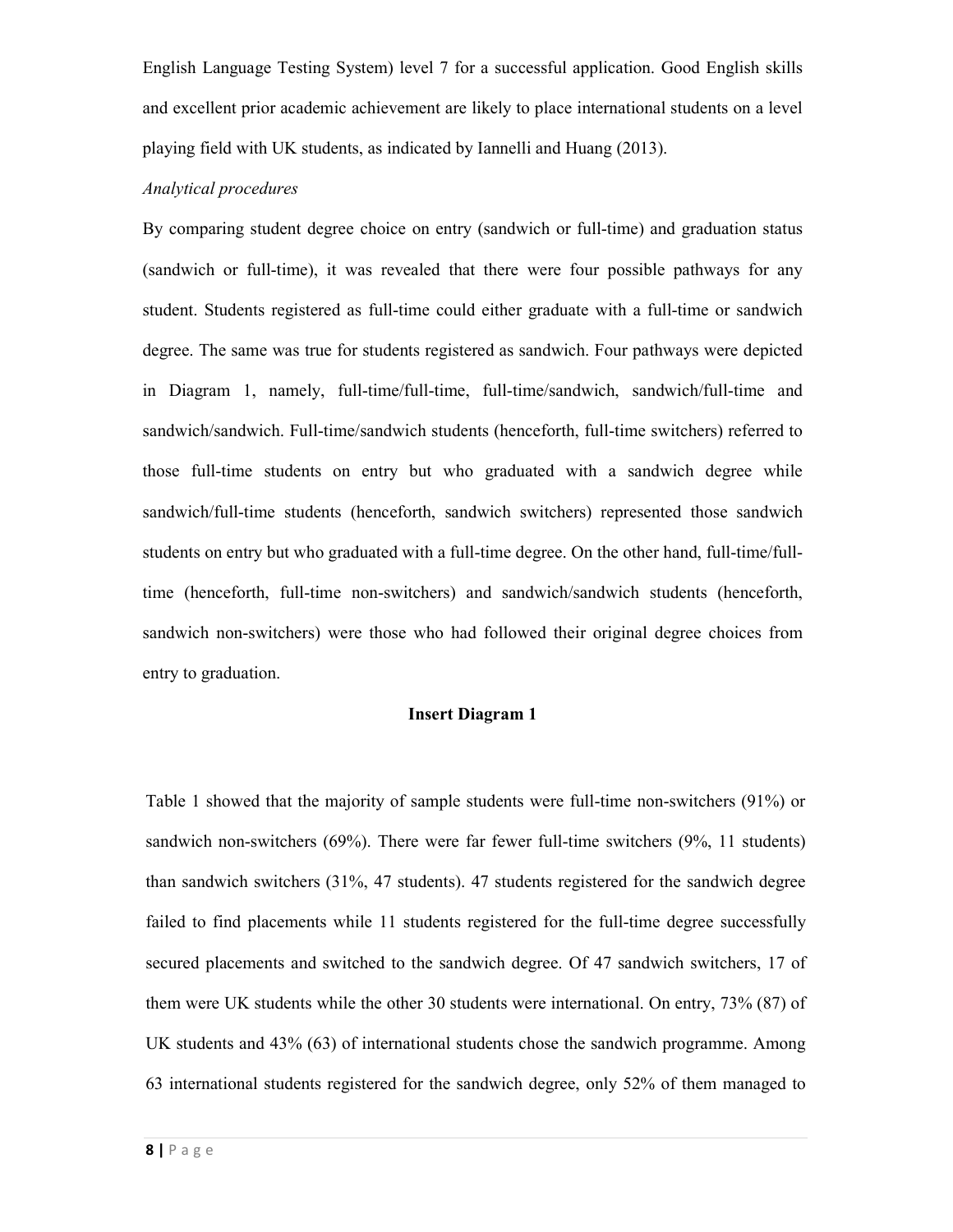secure placements while 80% of 87 UK students registered for the sandwich programme succeeded in finding placements. Of 11 full-time switchers, 5 of them were UK students and 6 were international students, representing 7% of 85 international students and 15% of 33 UK students registered for full-time study.

#### **Insert Table 1**

Two statistical methods, binary and multiple regressions, were deployed in this study. Binary and multiple regressions were used to examine the determinants of student choice of degree programme on entry and the significant levels of yearly academic performance differences among four pathway students. Based on the literature, relevant individual factors such as gender, domicile, prior academic performance and prior academic qualification were included as control variables in all regressions (Smith and Naylor, 2001; Richardson and Woodley, 2003; Morrison et al., 2005; Iannelli and Huang, 2013; Crawford and Wang, 2014b; Crawford and Wang, 2014a; Crawford and Wang, 2015b; Crawford and Wang, 2015a). Age was not considered in this study and was justified on the basis that only two students were classified as mature students on entry. Gender took 1 if students were female and zero otherwise. Domicile was equal to 1 if students were British and zero otherwise.

Similar to Crawford and Wang (2014a), prior academic qualifications were dummy coded into two categories, 1 for students who studied A level before entry and zero for non-A level national or international qualifications. Following Crawford and Wang (2014a) and (2015b), excellent prior academic achievements were represented by the number of A grades obtained. Students with 3 or more A grades from A level or equivalent results from other non A-level qualifications were classified as academically most able students (3As) while students with fewer than 3 A grades from A level or other qualifications were grouped in a category called non 3As. The detailed prior academic results of some students were not recorded by the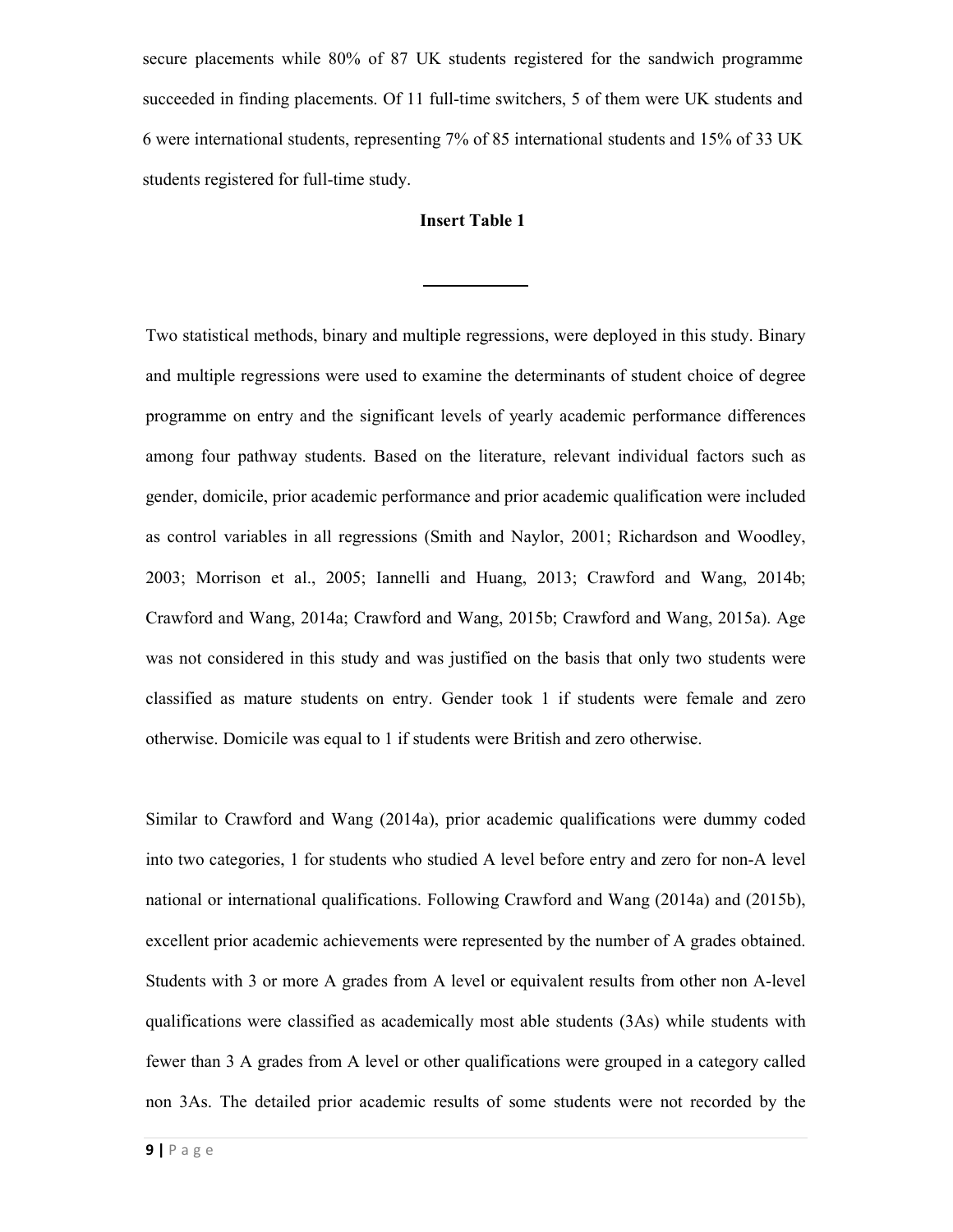registry or were unable to be converted to the number of A grades so this group of students was classified as no info. Prior academic achievement was thereafter dummy coded into two variables, one called 3As (3 or more A grades=1; non 3 As and no info  $=0$ ) and one called non  $3As$  (non  $3As = 1$ ; no info and  $3As = 0$ ).

The descriptive statistics of sample students were reported in Table 2 by gender, domicile, prior academic achievement and prior academic qualification. The sample had 120 UK students (45%) and 148 international students (55%). 52% of the sample students were females while 48% were males. Among UK students, there were more males than females, 52% and 48% respectively while the majority of international students (55%) were female. There is no apparent explanation for the gender variation among UK and international students. The relatively balanced student numbers between males and females and between international and UK are a great advantage for statistical analyses because neither of the group sizes is too small.

# **Insert Table 2**

Table 2 revealed that 93% of UK students and 54% of international students had A level study experience. Precisely 50% of UK students had a very strong academic record with 3 or more A grades on entry while 47% of them had fewer than 3 A grades. Among international students, the largest group (42%) included those without prior academic achievement information (no info) while the rest split rather equally, 28% having 3 or more A grades and 30% having fewer than 3 A grades. Females were better qualified than males. Compared with UK students, international students were likely to obtain non-A level exam results which were difficult to record or covert into A level grades, hence these were classified as no info. Of females 75% obtained A level study experience, compared with 68% of males. 40% of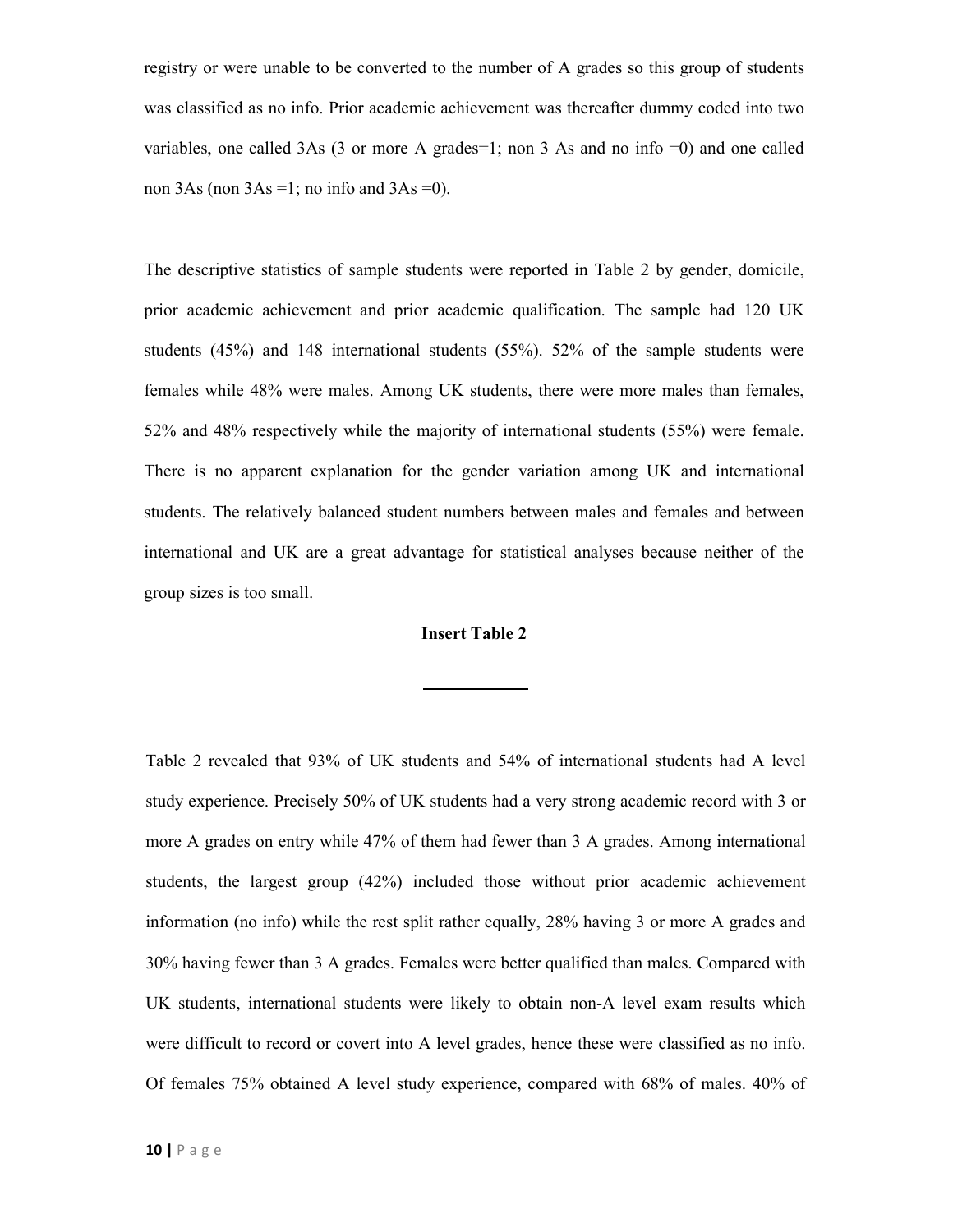females had 3 or more A grades and 36% of males have the same level of academic achievement. Similar percentages of males and females had no prior academic information, 24% and 25% respectively.

# *Regression results*

Binary regressions included the following variables: gender, domicile, prior academic qualification and prior academic achievement. The dependent variable in the binary regression would take 1 if a student registers for the sandwich programme on entry and zero for the full-time programme. The determinants of degree choices of all students were analysed first and then the sample was segregated by domicile for further analyses. The results of binary regressions were reported in Table 3. For all students, only one variable, domicile, was statistically significant at 1% level. It indicated that UK students were 35% more likely than international students to apply for the sandwich degree on entry. The binary regression results suggested that the choice of sandwich degree was not significantly and statistically related to prior academic achievement, gender and prior academic qualification among all students as well as among UK or international students.

# **Insert Table 3**

An additional two independent variables were included in the multiple regressions to control for the presence of four pathway students. Given that full-time switchers were few (11 out of 268 students) in this study and were similar to sandwich non-switchers in terms of successfully undertaking placements and good academic performance, these two pathway students were aggregated and treated as one group in regressions to reduce the impact of small sample size on the reliability of the statistical analyses. So, four pathway students were dummy coded into two variables, full-time non-switcher (full-time non-switchers=1; others=0) and sandwich switcher (sandwich switchers=1; others=0). The data was tested for normality, linearity and homoscedasticity, independence of errors and multicollinearity and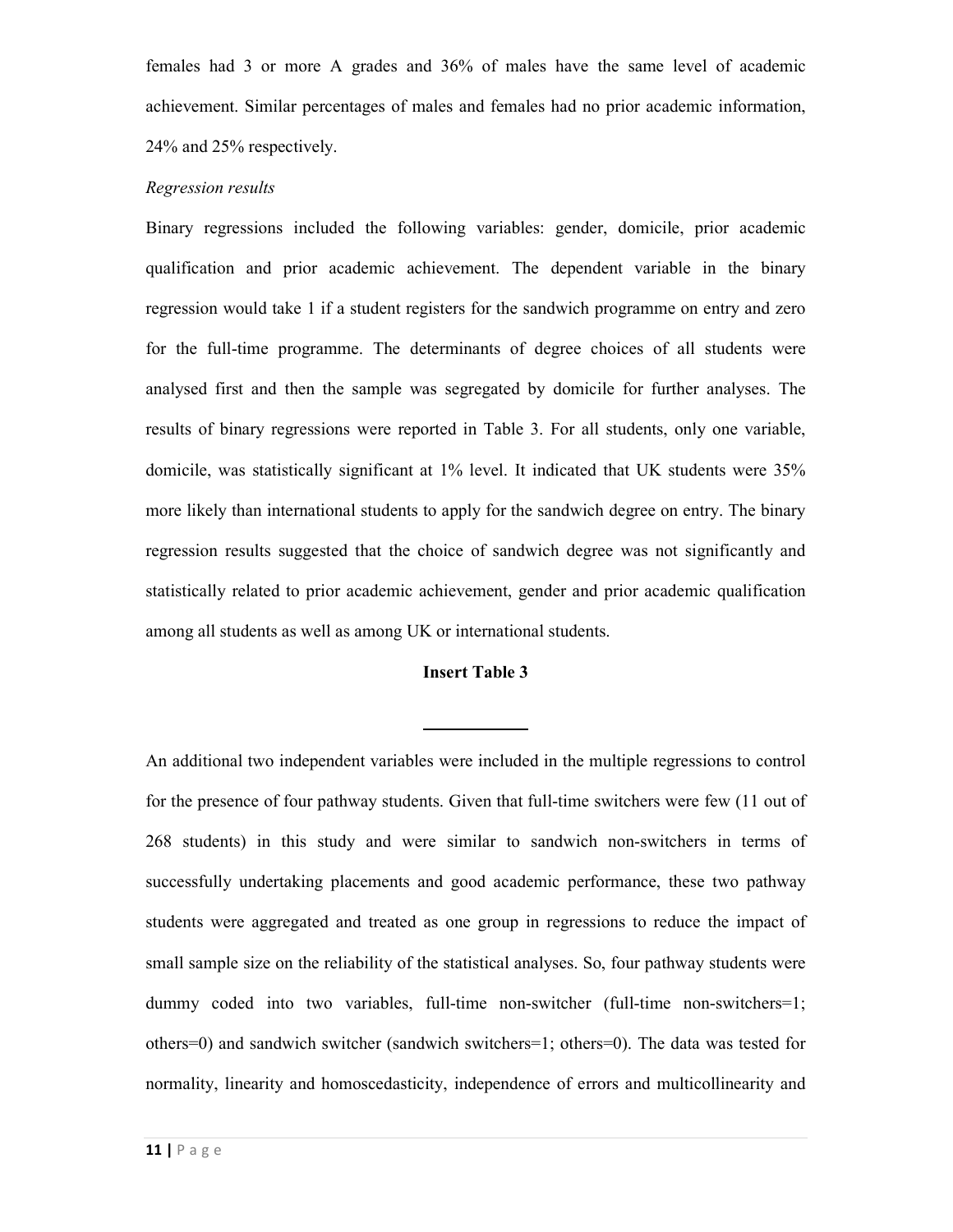no assumptions underpinning the regression analyses were violated. The dependent variables were yearly academic marks as well as degree average marks for all sample students.

The regression results by domicile and gender were shown in Table 4. When the sample was split by domicile, regressions explained between 25% and 39% of the variability in marks among UK students, significant at 1% level in all years. On the other hand, regressions were unable to significantly explain the variability in marks among international students in years 1 and 2 but significantly explained 7% of the variability in marks in the final year. Among UK students, full-time non-switchers and sandwich switchers were both significantly underperforming sandwich non-switchers and full-time switchers who successfully completed placements though full-time non-switchers, instead of sandwich switchers, were the worst performers.

# **Insert Table 4**

When the sample was split by gender, regressions were significant at explaining the variability in marks among males and females in all years. Among male students, excellent prior academic achievement and full-time non-switcher were two significant variables in all years. Full-time non-switchers were the worst performers among male students while sandwich switchers did not perform much worse than sandwich non-switchers and full-time switchers prior to placements. Female students were differently influenced by variables. The only variable which was significant in all years was sandwich switcher. Female sandwich switchers significantly underperformed those female students who successfully completed placements such as sandwich non-switchers and full-time switchers by nearly 5, 9 and 9 marks from the first year to the final year. As well, female sandwich switchers performed worse than full-time non-switchers in all years.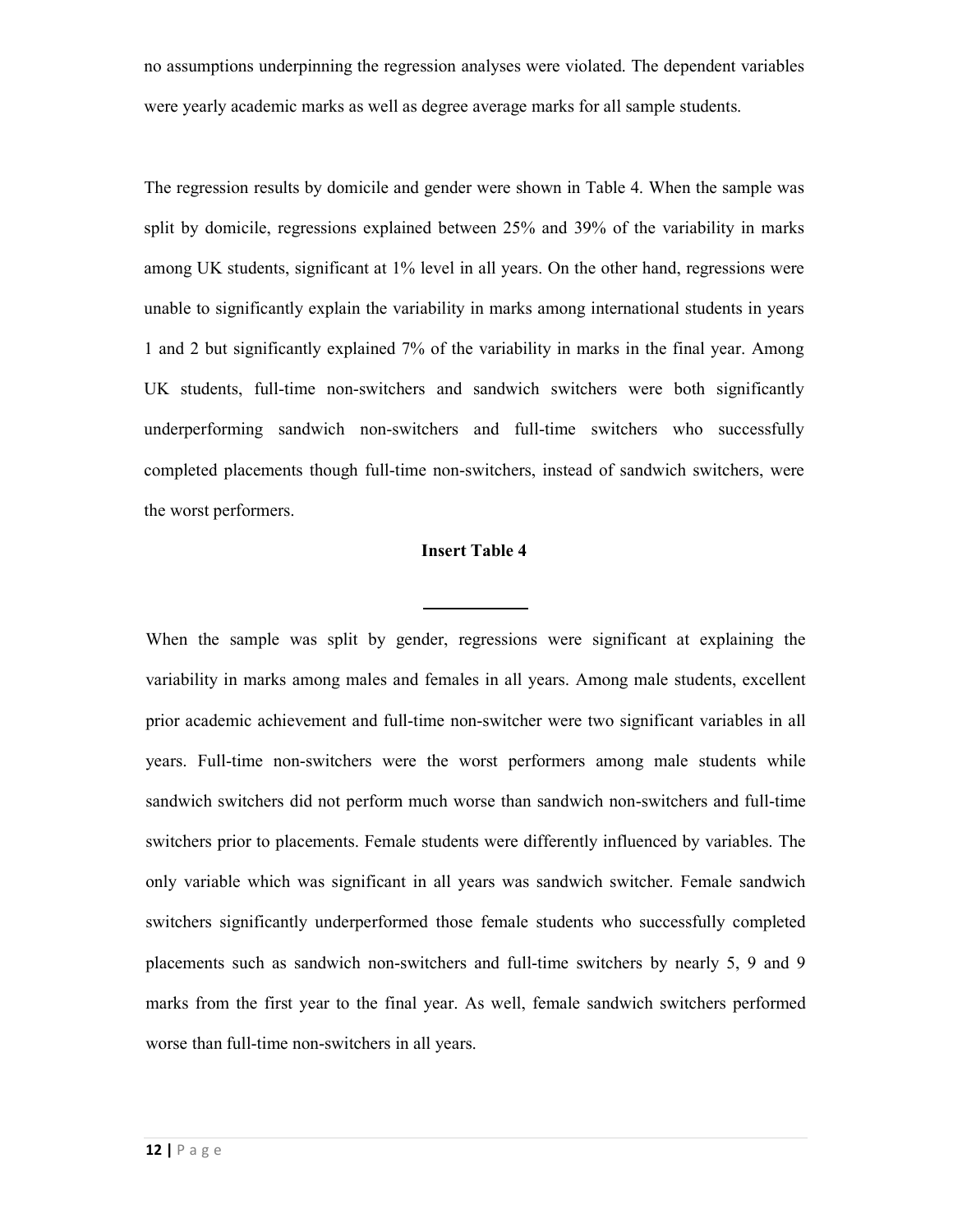There were some noticeable differences among males and females. Prior academic achievement and prior academic qualification were important in determining the yearly and degree average results of male students but not those of female students. The underperformance of UK students in the first year, compared with international students, was statistically shown only among male students. The academic performance differences between UK and international male students in the second and final years were not statistically significant. On the other hand, UK females significantly outperformed international females from the second year onwards by 4 and 7 marks, significant at 1% levels. For the final degree average mark, UK females gain nearly 6 more marks than international females.

#### **Discussion and conclusions**

This study represents an early attempt to understand the low placement participation rate among international students by tracking the dynamic decision making of students regarding placements and their academic performance from entry to graduation. Placements offer students opportunities to use academic learning and theories in real life situations and develop a good understanding of cultural differences in a more natural setting (Bandura, 1977; Kolb, 1984; Maznevski and DiStefano, 2000; Kolb and Kolb, 2005). Yet, a large portion of UK undergraduate students are not benefiting from placements (E4E 2011; Little and Harvey, 2006; Wilson, 2012). It is known that the reluctance to undertake placements among UK students is related to a wide range of academic, personal and financial reasons such as poor academic performance, socioeconomic status, financial constraints, cohort effect, accommodation contracts, etc (E4E 2011; Duignan, 2003; Gomez et al., 2004; Little and Harvey, 2006; Bullock et al., 2009; Mansfield, 2011; Tibby, 2012; Bathmaker et al., 2013).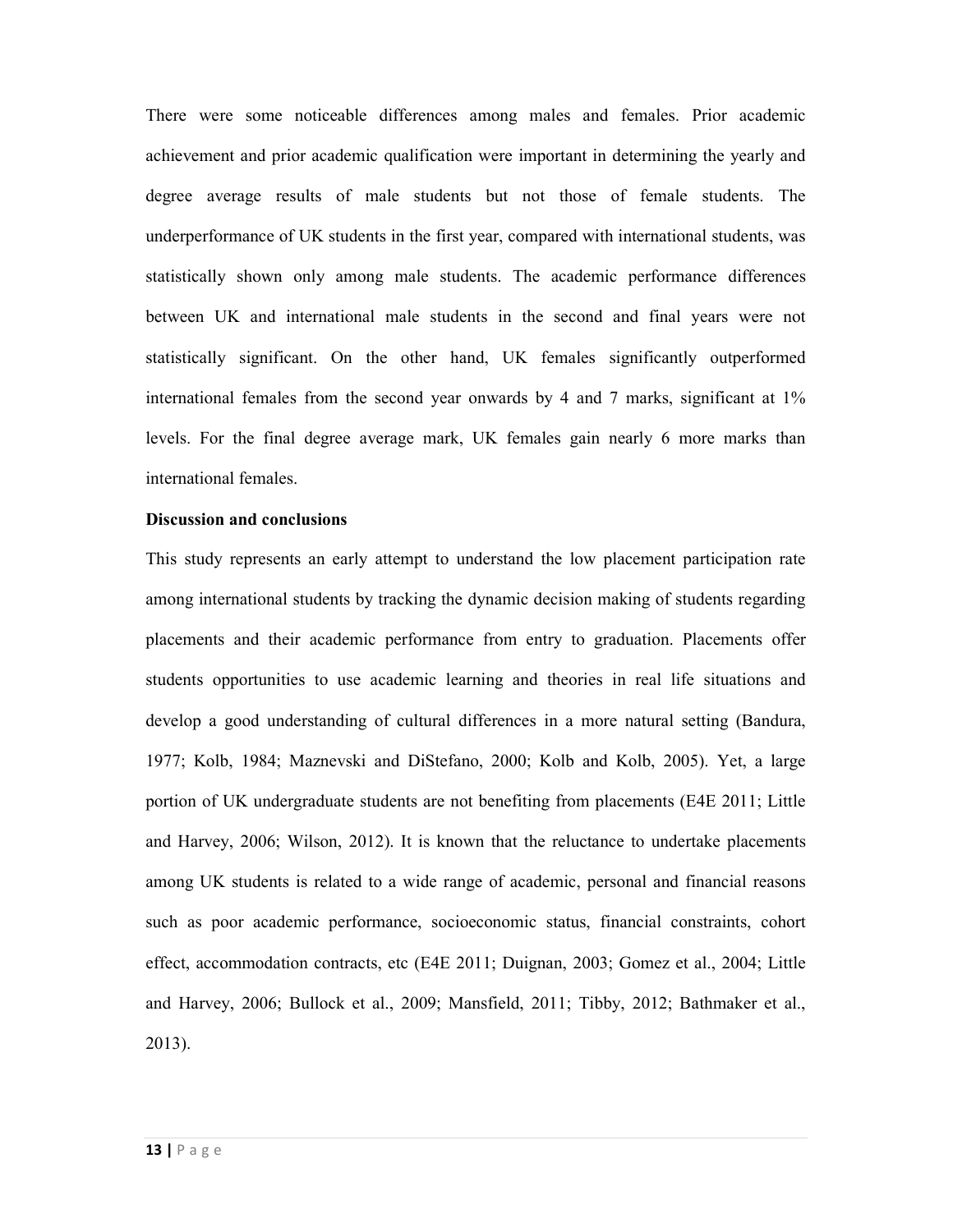This article does not consider all possibilities, instead, the focal theme of this research is to explore whether the self-selection issue is able to explain the lack of placement participation among students. The self-selection issue is unlikely to be investigated by survey or interview studies which usually obtain qualitative data from a student sample. Instead, the literature proposes the self-selection issue based on the student population and a quantitative approach which analyses the observable academic performance differences between sandwich students and full-time students while controlling for individual and academic factors such as nationality, gender, prior academic qualification and prior academic achievement. The main contribution of our study is to recognise two variations among full-time students, those who never apply for placements and those who fail to secure placements, by comparing the student choice of degree programme on entry and their graduation status. The authors do not profess that this method is without limitations since students could decide to switch degree programmes following entry. Our results reveal that 78% of the student population stick with their degree choices to graduation.

This study notes that on entry UK students in the population are 35% more likely than international students to choose the degree programme with an optional placement after controlling for prior academic achievement, prior academic qualification and gender. This partly explains the low placement participation rate among international students. It is possible that international students who could successfully obtain degrees from UK universities do not need to undertake placements to gain a competitive advantage in their own labour market. It is also possible that international students do not choose a degree with placement due to additional costs and time used to complete a yearlong placement. After interviewing Biology and Engineering students from Bath University, Bullock *et al* (2009)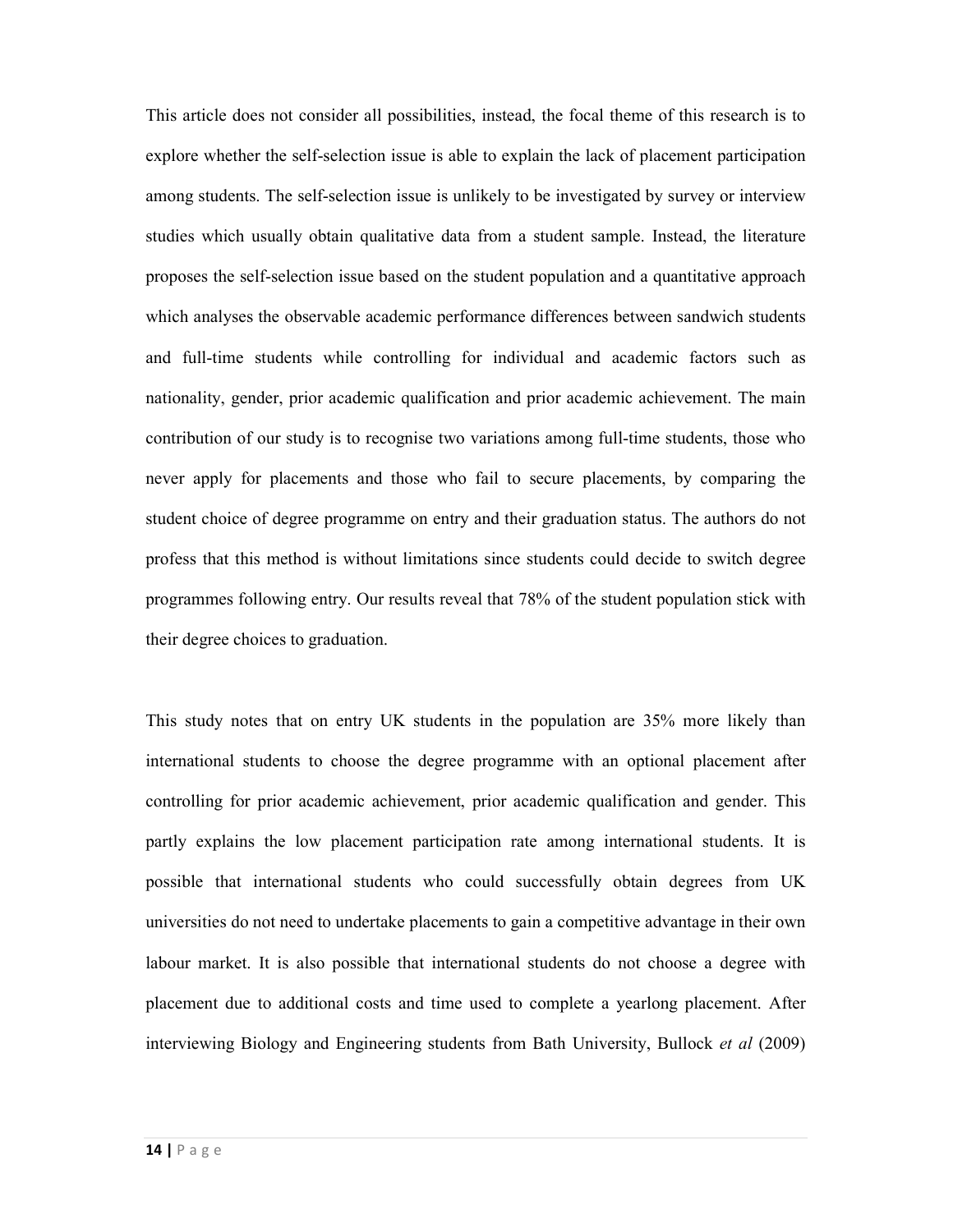report that over 70% of sampled UK domiciled students choose not to undertake placements because they wish to continue studies without a break.

Our results reveal that the existence of two types of full-time students has an important and additional influence to the literature because it leads to a new understanding about the low participation rate among international students and the differences between international and UK students. The academic performance comparisons of those two kinds of full-time students with those who successfully complete placements reveal that the self-selection issue is not universally happening among all full-time students. Instead of treating all students who failed to secure placements as the same (Duignan, 2003; Gomez et al., 2004; Mandilaras, 2004; Reddy and Moores, 2012; Crawford and Wang, 2014a; Crawford and Wang, 2015a), we reveal that some full-time students cannot secure placements due to non-academically related reasons.

The self-selection issue seems to provide an explanation for why some UK full-time students fail to secure placements since those students statistically underperform sandwich students across the whole degree study period. It is reasonable to see that academically weak students have more difficulties than academically strong students in securing placements. Internships are used for recruitment and selection purposes for permanent staff (Zhao and Liden, 2010). Internships are akin to placements, so companies are likely to use placements to select potential employees. It is known that in areas such as investment banking, accountancy, law and consultancy, top UK companies only recruit the best academic achievers (Peacock, 2012). Accounting and finance students in this study are advised by placement officers to mainly seek placements with leading accounting and finance companies. Since placements in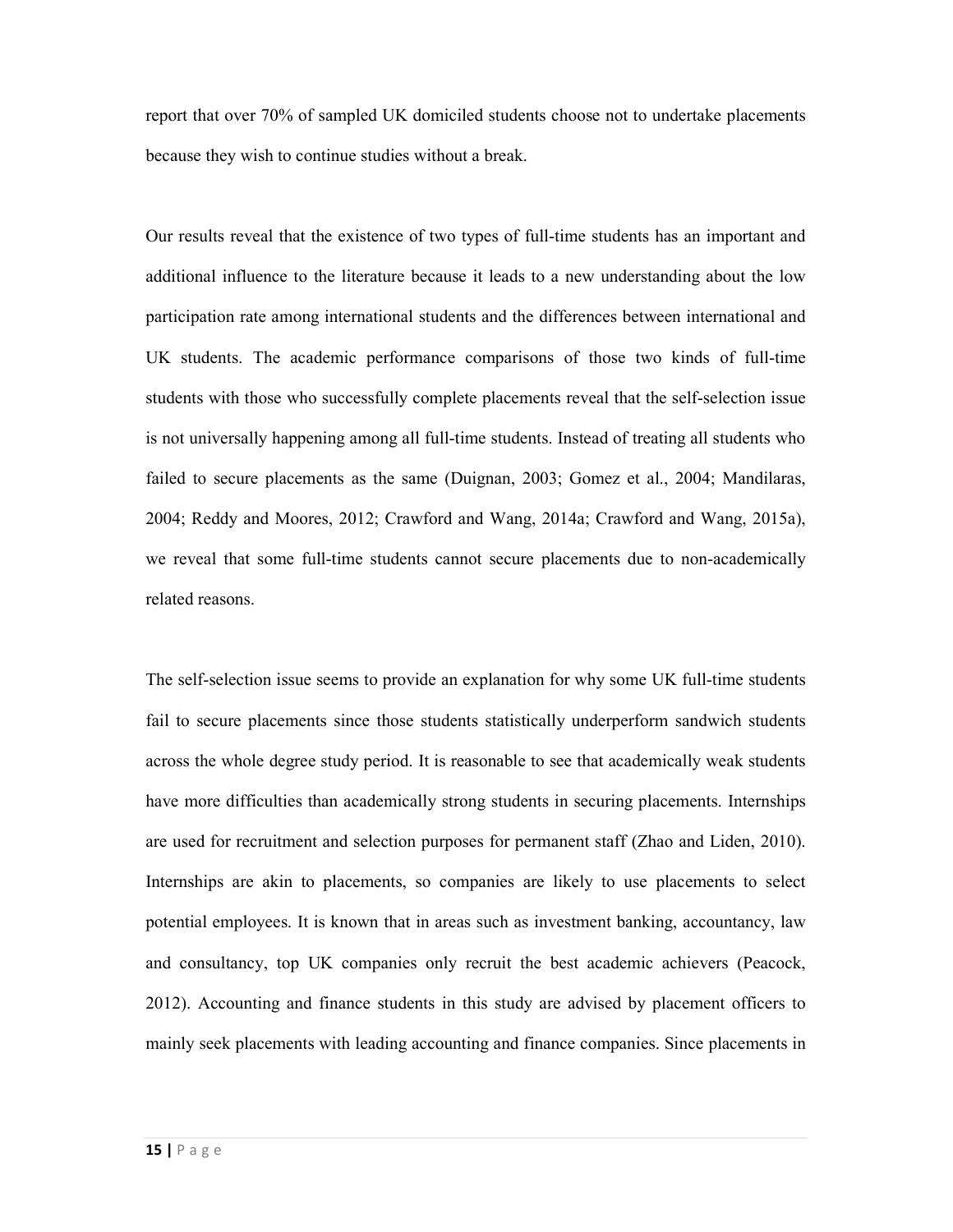top accounting and financial companies are very desirable and well remunerated, students without excellent academic results are unlikely to pass the initial application stage.

On the other hand, the self-selection issue cannot explain why some full-time international students fail to secure placements. In fact, only female full-time international students who fail to secure placements significantly and statistically underperform those who successfully undertake placement from the first year to the final year. Male full-time international students who fail to secure placements are not academically worse than those who undertake placements in the first two academic years. It is possible that international male students who fail to secure placements do so not because of their academic results but because they do not have the same social networks as UK students or fail to engage with internal university systems such as CV writing sessions, mock interviews, interview preparations or placement presentations and talks. Due to the sole reliance on the quantitative data, this research is unable to pinpoint the non-academically related reasons for why academically able international male students cannot secure placements. Future survey or interview studies with employers should be used to identify the possible reasons.

This research is situated in a UK institution where students are encouraged to think of placements from the beginning and are required to attend a compulsory placement module in the first year regardless of their choices of degree programmes (full-time or sandwich). All students should gain a pretty good understanding of the importance of undertaking placements following entry even though they were not fully aware of the implications of the degree choices they signed up to before entry. Still, 85% of UK students and 91% of international students who choose a degree programme without placements on entry graduate as full-time students. This fact raises a concern about how effective the placement module is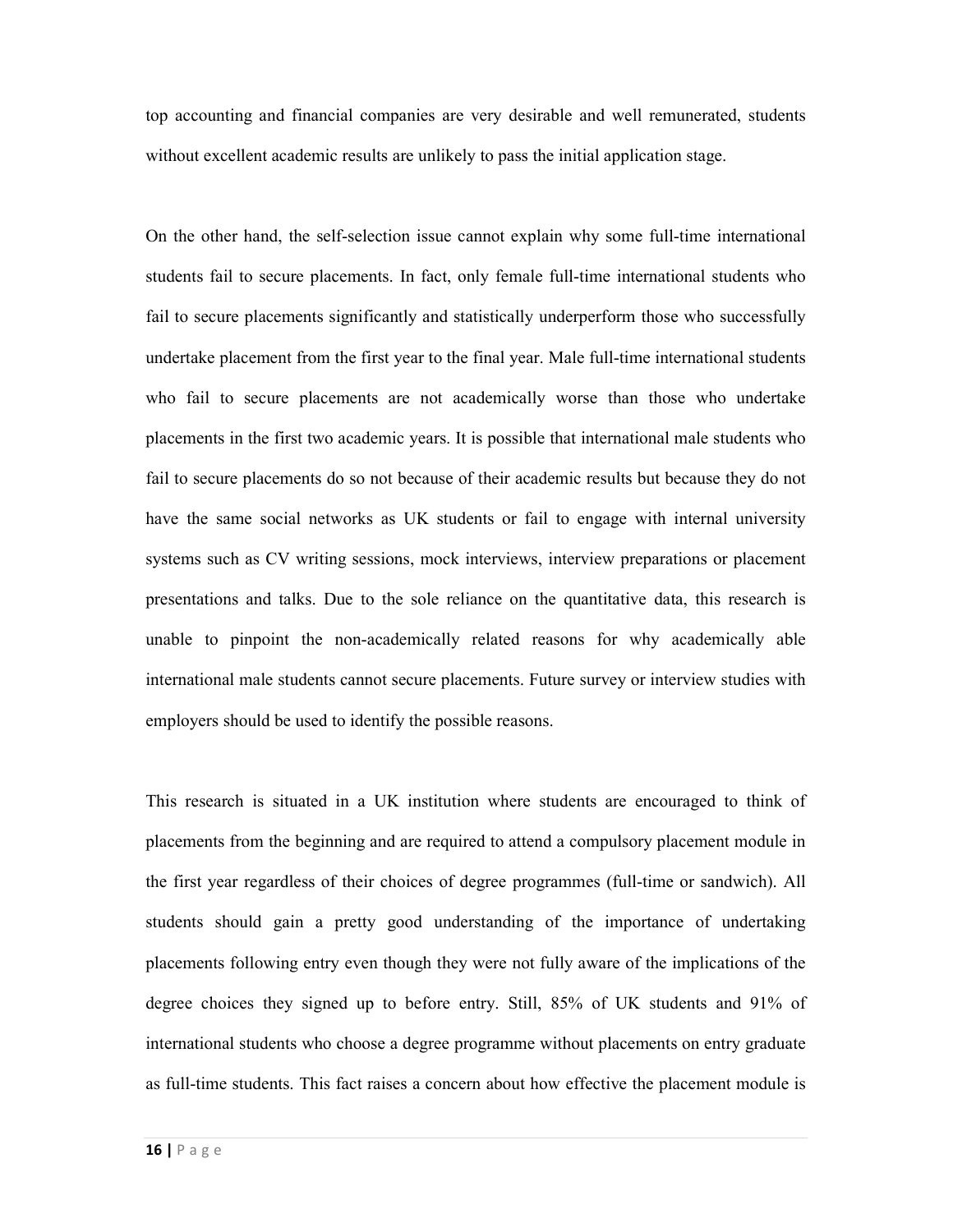at motivating students to consider placements. In particular, international male students are different from the rest full-time students in that they are not academically weak in the first two years.

In addition, 48% of international and 20% of UK students who choose a degree with placement on entry fail to secure placements and graduate with a sandwich degree. These numbers provoke further doubt about the usefulness of the internal CV and interview support and advisory systems as well as the levels of engagement among UK and international students who choose no placement on entry. Students are advised to apply for placements in leading accounting and finance companies which are likely to lead to a low success rate, especially among international students, due to fierce competition for a limited number of placements in prestigious organisations. It is likely that more international students can secure placements if different kinds of placements and different types of organisations are being introduced to students with varied academic and family backgrounds. The current study is limited to one university in the UK. Follow-up studies in other locations with other degrees and placements should be conducted before the findings of this research are treated as generalisable beyond the chosen programmes and location.

The practical implications of this study are as follows. First, universities should emphasise the benefits of undertaking placements to international students prior to and following entry. Prior studies show that placements can improve international students' chances of obtaining good degrees (2.1 or above) (Mandilaras, 2004; Crawford and Wang, 2014a; Crawford and Wang, 2015a). In addition, the rankings of UK university departments on published league tables often incorporate as one of their factors the percentage of first and 2:1 degrees (good degrees) awarded and sometimes a value added measurement which compares student entry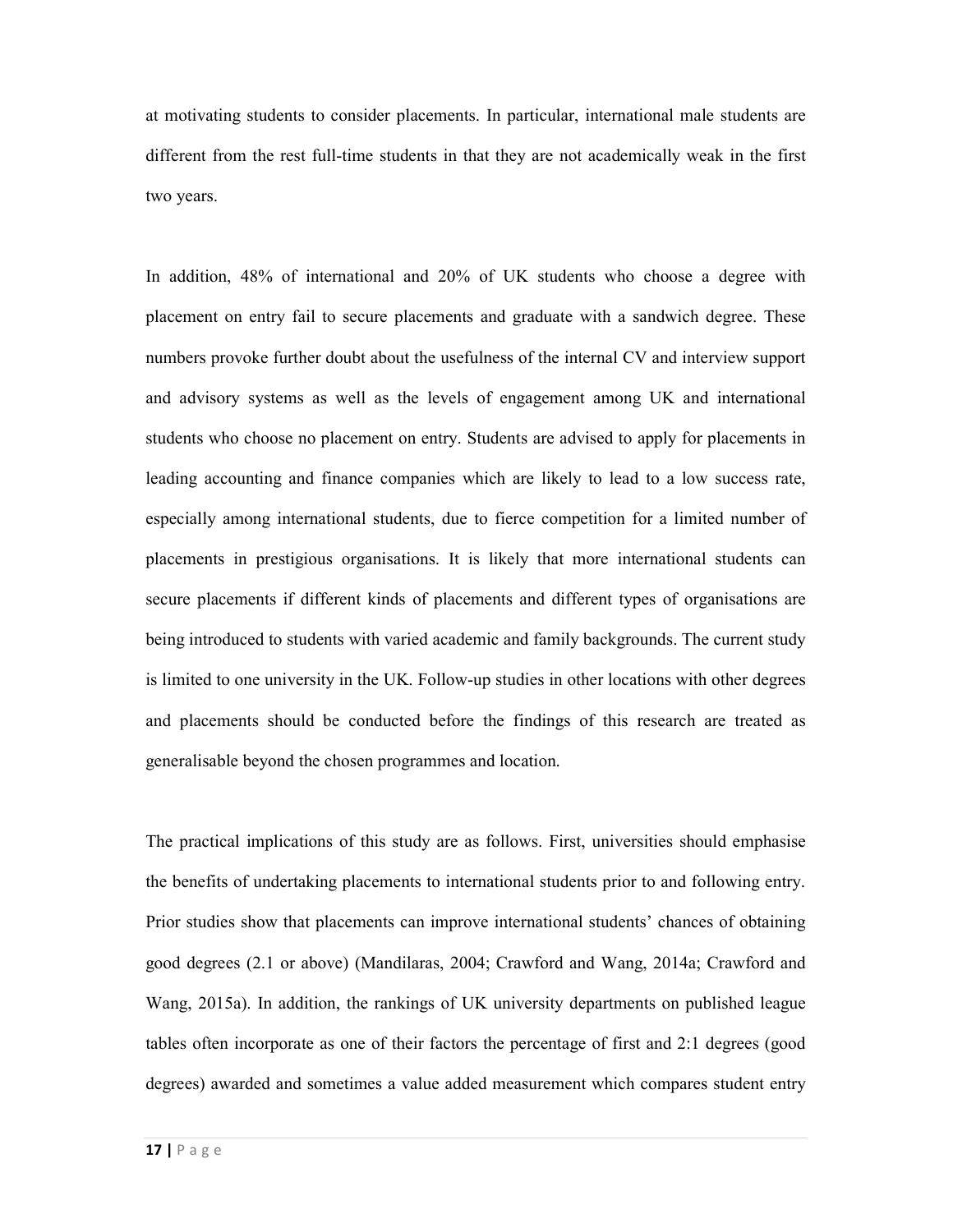levels with degree classification awarded, as suggested by Mansfield (2011). To advise and engage international students in placements, it is important for universities to understand the motivations of their degree choices on entry and personal, situational or other reasons why some of them do not apply for or cannot secure placements.

Second, universities should work with companies and government to invest more money in placements. Top 100 UK firms created 13,049 paid internships and placements in 2014 (High Fliers Research, 2015) which was a very small number compared with 383,630 students who graduated in the year 2013/14 (HESA, 2015). It is inevitable that universities need to encourage international students to take up unpaid placements or placements in small or medium enterprises (SMEs). There are plenty of unpaid or even paid placements in some academic disciplines which are not fully taken up by current students (Reddy and Moores, 2006; Auburn, 2007; Bullock et al., 2009). In addition, Heyler and Lee (2014) find that SMEs are willing to give graduates with low degree classifications and prior entry qualifications an opportunity to undertake placements. The impact of placements with SMEs on future employment of university graduates is impressive since about 22% of sandwich students are being offered full-time jobs with the local and large national companies (Helyer and Lee, 2014).

# **References**

Auburn, T. (2007),"Identity and placement learning: Student accounts for the transition back to university following a placement year", *Studies in Higher Education,* Vol. 32**,** no 1: pp. 117-33.

Bandura, A. (1977), *Social learning theory,* Prentice Hall, Englewood Cliffs, New Jersey.

- Bathmaker, A.-M., Ingram, N. & Waller, R. (2013),"Higher education, social class and the mobilisation of capitals: recognising and playing the game", *British Journal of Sociology of Education,* Vol. 34**,** no 5-6: pp. 723-43.
- Blackwell, A., Lindsey, B., Harvey, L., Hesketh, J. A. & Knight, T. P. (2001),"Transforming work experience in higher education", *British Educational Research Journal,* Vol. 27**,** no 3: pp. 269-85.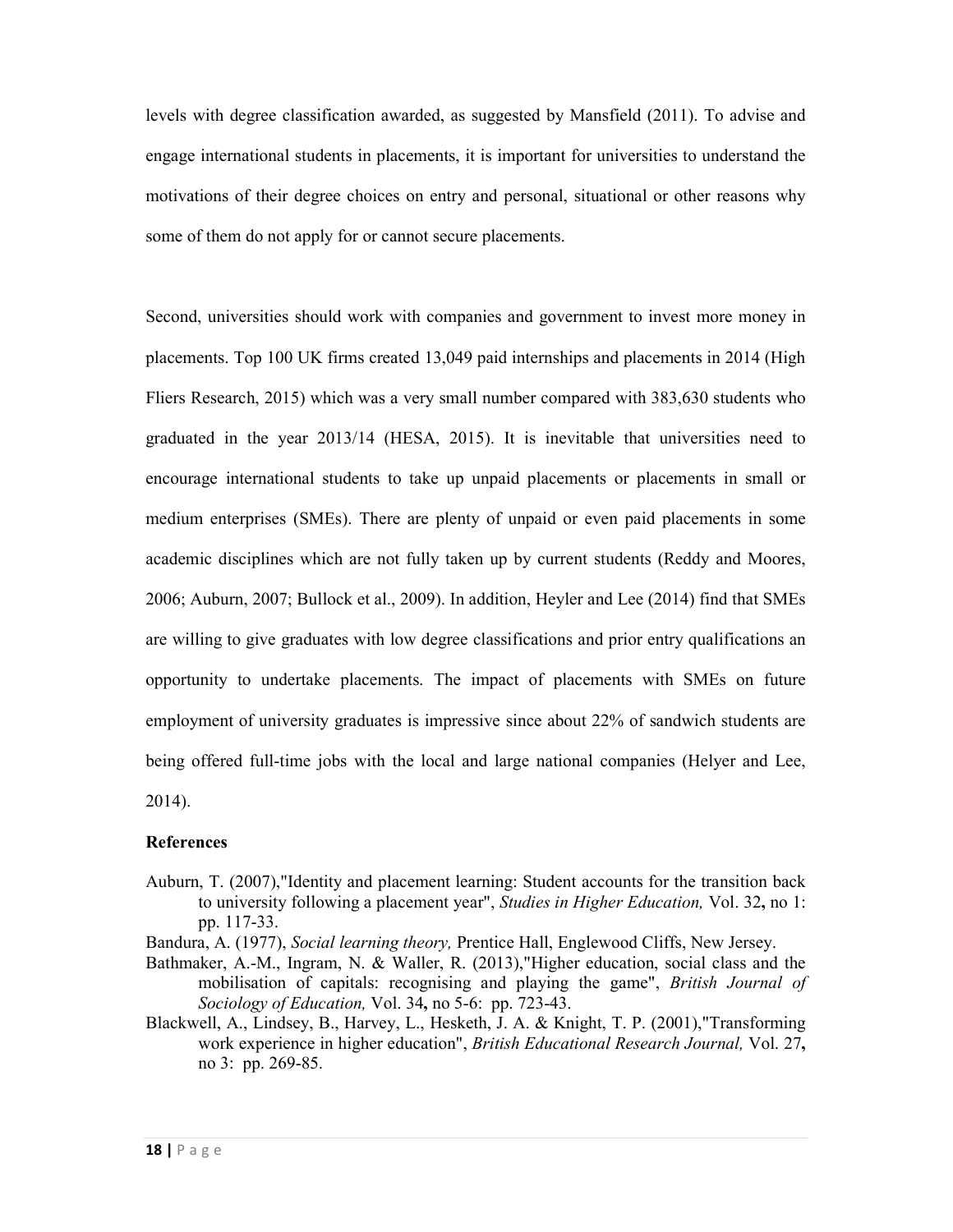- Bullock, K., Gould, V., Hejmadi, M. & Lock, G. (2009),"Work placement experience: should I stay or should I go?" *Higher Education Research and Development,* Vol. 28**,** no 5: pp. 481-94.
- Cassidy, S. (2012),"Exploring individual differences as determining factors in student academic achievement in higher education", *Studies in Higher Education,* Vol. 37**,** no 7: pp. 793-810.
- Crawford, I. & Wang, Z. (2014a),"The impact of placements on the academic performance of UK and international students in higher education", *Studies in Higher Education. DOI:10.1080/03075079.2014.943658*.
- Crawford, I. & Wang, Z. (2014b),"Why are first year accounting studies inclusive?" *Accounting and Finance,* Vol. 54**,** no 2: pp. 419-39.
- Crawford, I. & Wang, Z. (2015a),"The effect of work placements on the academic performance of Chinese students in UK higher education", *Teaching in Higher Education,* Vol. 20**,** no 6: pp. 569-86.
- Crawford, I. & Wang, Z. (2015b),"The impact of individual factors on the academic attainment of Chinese and UK students in higher education ", *Studies in Higher Education,* Vol. 40**,** no 5: pp. 902-20.
- Duff, A. (2004),"Understanding academic performance and progression of first-year accounting and business economics undergraduates: the role of approaches to learning and prior academic achievement", *Accounting Education,* Vol. 13**,** no 4: pp. 409-430.
- Duignan, J. (2003),"Placement and adding value to the academic performance of undergraduates: Reconfiguring the architecture-An empirical investigation", *Journal of Vocational Education and Training,* Vol. 55**,** no 3: pp. 335-50.

Education for Engineering (E4E). (2011), "Sandwich courses in higher education, a report on current provision and analysis of barriers to increasing participation", available at: http://www.educationforengineering.org.uk/reports/pdf/Sandwich\_course\_report.pdf (accessed 22 March 2014).

- Gomez, S., Lush, D. & Clements, M. (2004),"Work placements enhance the academic performance of bioscience undergraduates", *Journal of Vocational Education and Training,* Vol. 56**,** no 3: pp. 373-86.
- Helyer, R. & Lee, D. (2014),"The role of work experience in the future employability of higher education graduates", *Higher Education Quarterly* Vol. 68**,** no 3: pp. 348-72.
- Iannelli, C. & Huang, J. (2013),"Trends in participation and attainment of Chinese students in UK higher education", *Studies in Higher Education,* Vol. 39**,** no 5: pp. 805-22.
- Kolb, A. & Kolb, D. (2005),"Learning styles and learning spaces: enhancing experiential learning in higher education", *Academy of Management Learning & Education,* Vol. 4**,** no 2: pp. 193-212.
- Kolb, D. (1984), *Experiential learning: Experience as the source of learning and development,* Prentice Hall, Englewood Cliffs, New Jersey.
- Little, B. & Harvey, L. (2006) "Learning through work placements and beyond", York, Centre for Research and Evaluation and Centre for Higher Education Research and Information
- Lucas, U. & Tan, L. P. (2013),"Developing a capacity to engage in critical reflection: students' 'ways of knowing' within an undergraduate business and accounting programme", *Studies in Higher Education,* Vol. 38**,** no 1: pp. 104-123.
- Mandilaras, A. (2004),"Industrial placement and degree performance: evidence from a British higher institution", *International Review of Economics Education,* Vol. 3**,** no 1: pp. 39-51.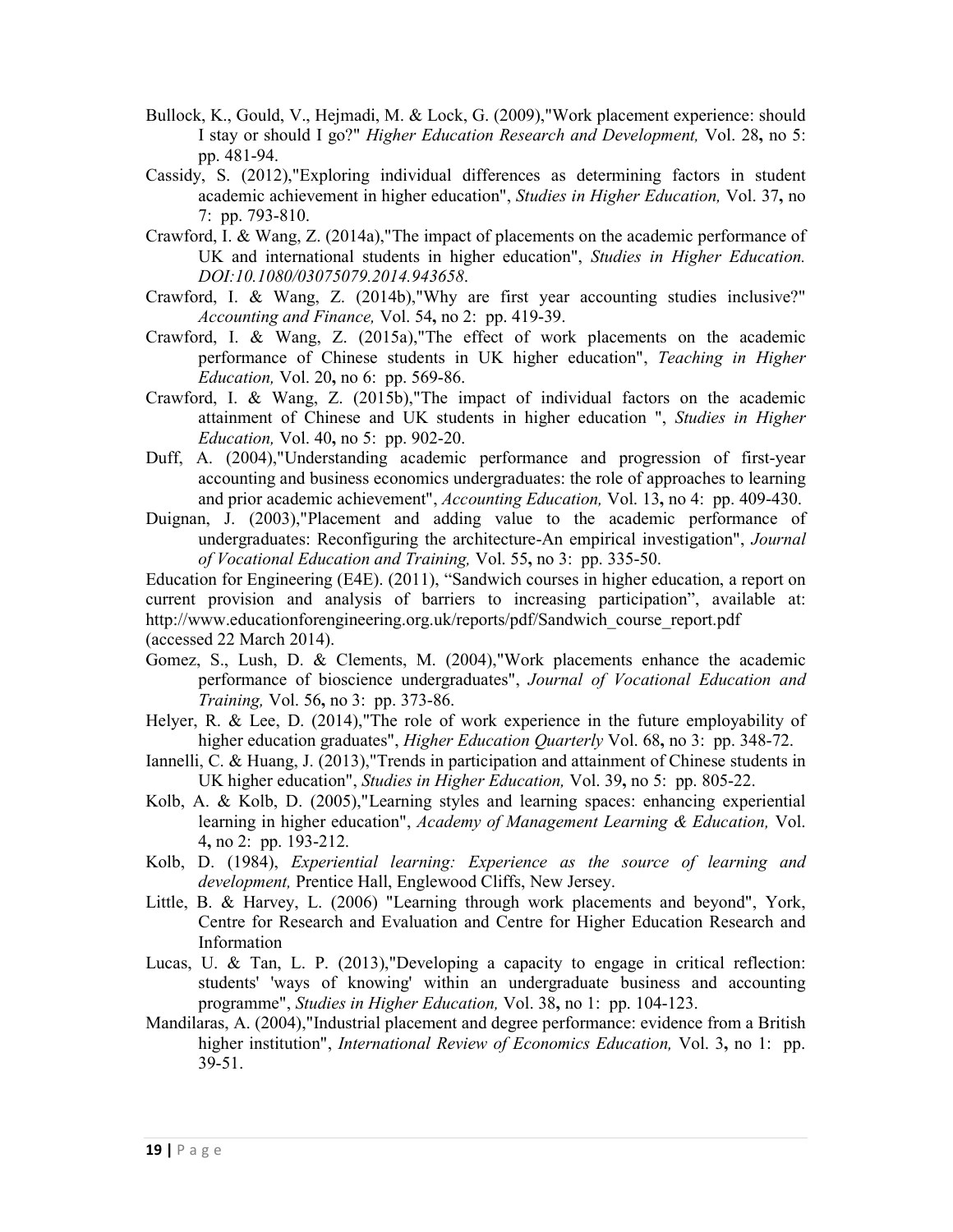- Mansfield, R. (2011),"The effect of placement experience upon final-year results for surveying degree programmes", *Studies in Higher Education,* Vol. 36**,** no 8: pp. 939- 52.
- Maznevski, L. M. & Distefano, J. J. (2000),"Global leaders are team players: developing global leaders through membership on global teams", *Human Resource Management,* Vol. 39**,** no 2-3: pp. 195-208.
- Morrison, J., Merrick, B., Higgs, S. & Metais, J. L. (2005),"Researching the performance of international students in the UK", *Studies in Higher Education,* Vol. 30**,** no 3: pp. 327-39.

National Audit Office (NAO). (2002a), "Improving student achievement in English Higher Education", Report HC 486 Session 2001-2002, available at: http://www.nao.org.uk/wpcontent/uploads/2002/01/0102486.pdf (accessed 1 April 2014).

National Audit Office (NAO). (2002b), "Widening participation in Higher Education in England", Report HC 485 Session 2001-2002, available at: http://www.nao.org.uk/wp-

content/uploads/2002/01/0102485.pdf (accessed 1 April 2014).

Organisation for Economic Co-operation and Development (OECD and Development)). (2015) "Education at a Glance 2015: OECD indicators", available at:

www.oecd.org/edu/Education-at-a-Glance-2014.pdf (accessed March 7 2015).

- Patel, N., Brinkman, W. & Coughlan, J. (2012), "Work placements and academic achievement: undergraduate computing students ", *Education + Training,* Vol. 54**,** no 6: pp. 523-33.
- Peacock, L. (2012) "Graduate jobs: Do graduates need a first-class degree to get a good job?" *The Telegraph*, 4 July, available at: http://www.telegraph.co.uk/education/universityeducation/9375897/Graduate-jobs-Do-graduates-need-a-first-class-degree-to-get-a-good-job.html (accessed September 12 2014).
- Reddy, P. & Moores, E. (2006),"Measuring the benefits of a psychology placement year", *Assessment and Evaluation in Higher Education,* Vol. 31**,** no 5: pp. 551-67.
- Reddy, P. & Moores, E. (2012),"Placement year academic benefit revisited: effects of demographics, prior achievement and degree programme", *Teaching in Higher Education,* Vol. 17**,** no 2: pp. 153-65.
- Richardson, J. T. E. & Woodley, A. (2003),"Another look at the role of age, gender and subject as predicators of academic attainment in higher education", *Studies in Higher Education,* Vol. 28**,** no 4: pp. 475-93.
- Sheard, M. (2009),"Hardiness commitment, gender, and age differentiate university academic performance", *British Journal of Educational Psychology,* Vol. 79**,** no 1: pp. 189- 204.
- Smith, J. & Naylor, R. A. (2001),"Determinants of degree performance in UK universities: a statistical analysis of the 1993 student cohort", *Oxford Bulletin of Economics and Statistics,* Vol. 63, no 1: pp. 29-60.
- Surridge, I. (2009),"Accounting and finance degrees: Is the academic performance of placement students better? " *Accounting Education,* Vol. 18**,** no 4-5: pp. 471-85.
- Tibby, M. (2012), "Employer and student perspective of employability", The Higher Education Academy, York.
- Wilson, T. (2012), "A review of business–university Collaboration", Department for Business, Innovation and Skills, London.
- Zhao, H. & Liden, C. R. (2010),"Internship: a recruitment and selection perspective", *Journal of Applied Psychology,* Vol. 96**,** no 1: pp. 221-229.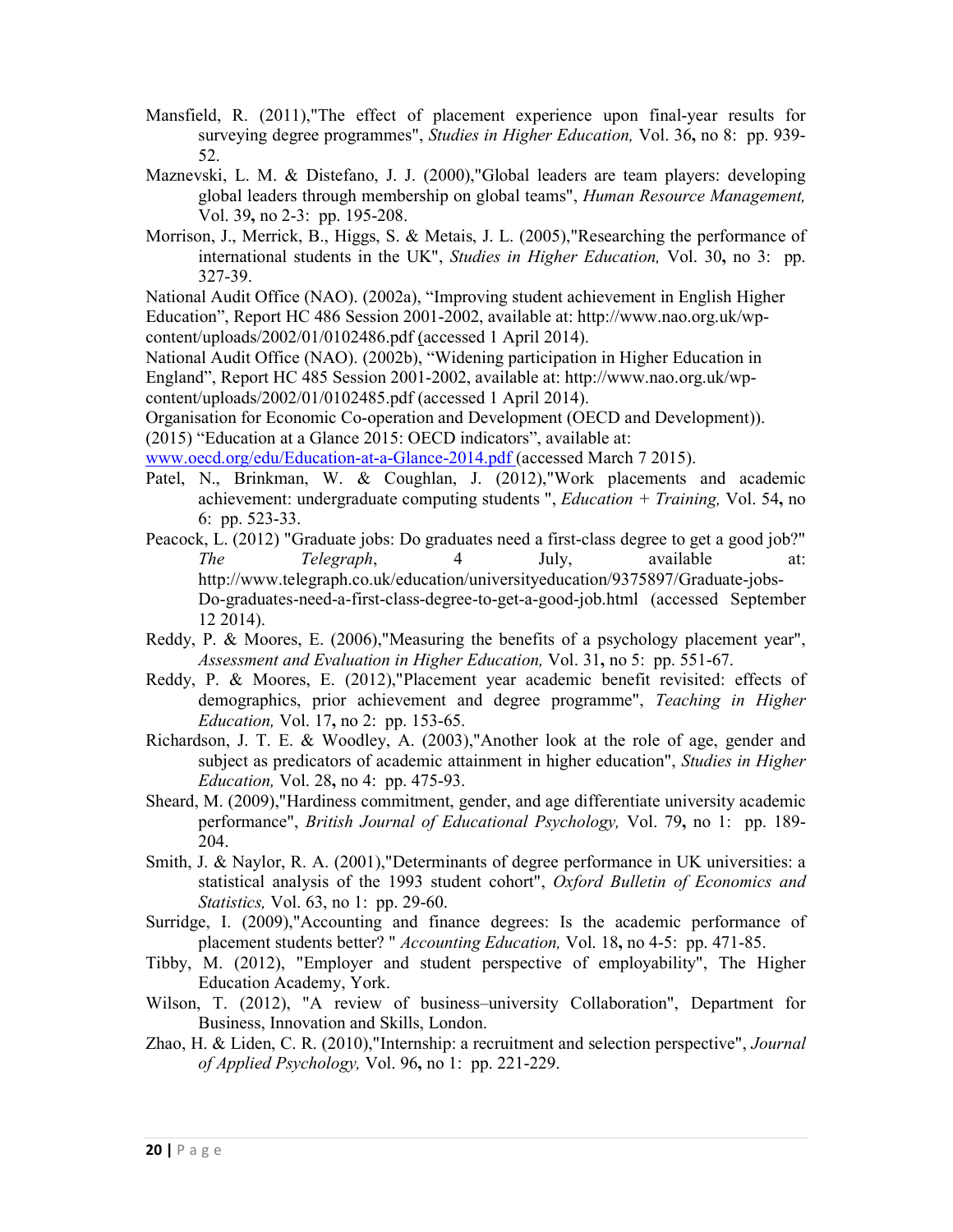Diagram 1 Four development pathways of students based on their choices of degree on entry and their graduation status

| <b>Possible</b> | Registration     | <b>Years 1 and 2</b>                       | <b>Placement</b> year | <b>Final year</b>        |
|-----------------|------------------|--------------------------------------------|-----------------------|--------------------------|
| <b>Pathways</b> | Choice of degree | Work placement applications and interviews | Optional              | <b>Graduation Status</b> |
| Pathway 1       | Full-time        | Not yet applied                            | N/A                   | Full-time                |
|                 |                  |                                            |                       |                          |
| Pathway 2       | Full-time        | Succeed in applications and interviews     | Placements            | Sandwich                 |
|                 |                  |                                            |                       |                          |
| Pathway 3       | Sandwich         | Failed applications and interviews         | N/A                   | Full-time                |
|                 |                  |                                            |                       |                          |
| Pathway 4       | Sandwich         | Succeed in applications and interviews     | Placements            | Sandwich                 |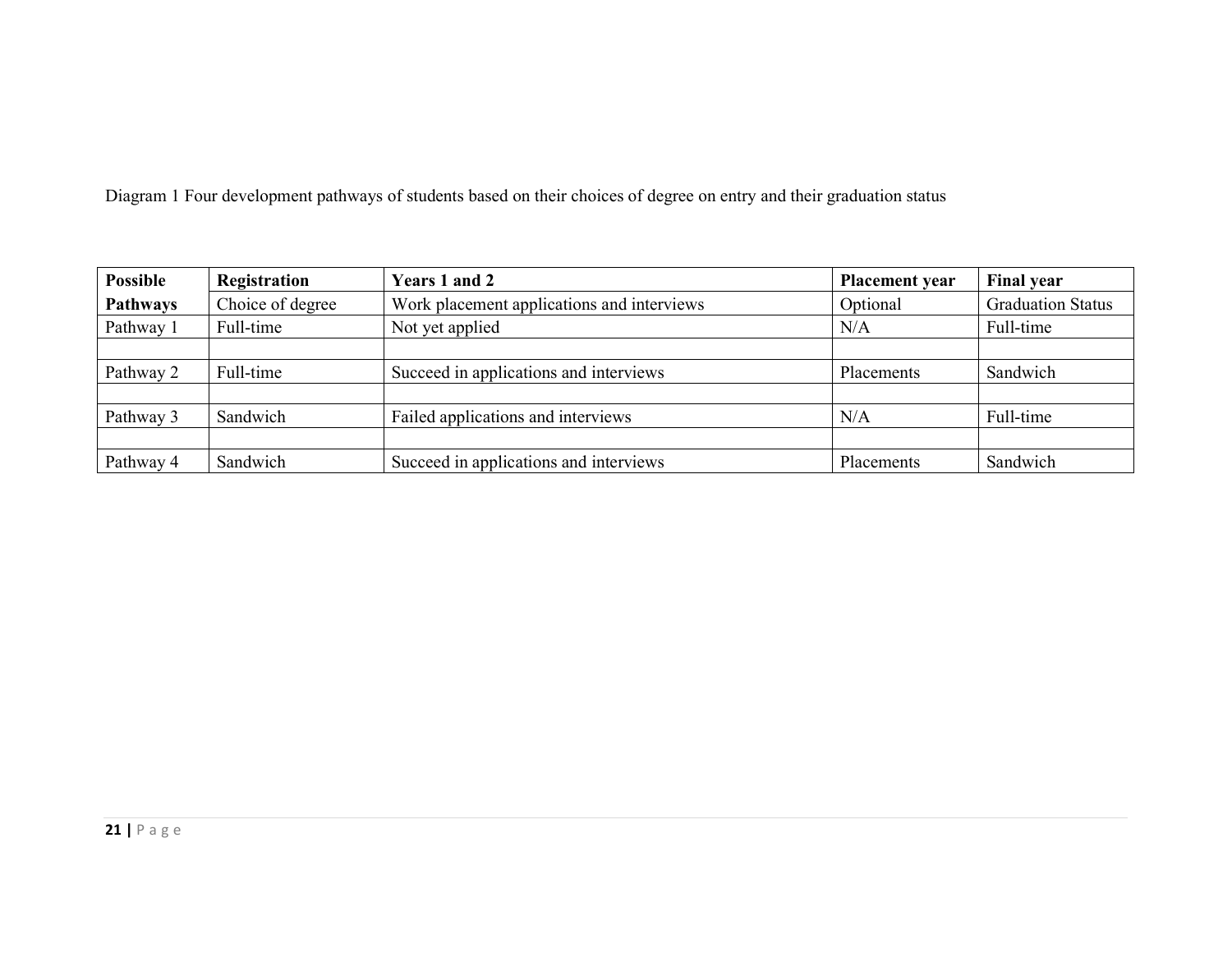| <b>All students</b>                                                    |                           |                               |         |            |            |     |  |  |
|------------------------------------------------------------------------|---------------------------|-------------------------------|---------|------------|------------|-----|--|--|
| Registration/Entry                                                     | Percent                   | Graduation                    | N       |            |            |     |  |  |
|                                                                        |                           | 107                           | 91      |            |            |     |  |  |
| Full-time                                                              | 118                       | Full-time switchers           | 11      | 9          | Full-time  | 154 |  |  |
|                                                                        |                           | Sandwich switchers            | 47      | 31         |            |     |  |  |
| Sandwich                                                               | 150                       | Sandwich non-switchers        | 103     | 69         | Sandwich   | 114 |  |  |
|                                                                        |                           | <b>UK</b> students            |         |            |            |     |  |  |
| $\mathbf N$<br>Registration/Entry<br>Four pathways                     |                           | N                             | Percent | Graduation | N          |     |  |  |
|                                                                        |                           | Full-time non-switchers       | 28      | 85         |            |     |  |  |
| Full-time                                                              | 33                        | Full-time switchers           | 5       | 15         | Full-time  | 45  |  |  |
|                                                                        |                           | Sandwich switchers            | 17      | 20         |            |     |  |  |
| Sandwich                                                               | 87                        | Sandwich non-switchers        | 70      | 80         | Sandwich   | 75  |  |  |
|                                                                        |                           | <b>International students</b> |         |            |            |     |  |  |
| Registration/Entry                                                     | N                         | Four pathways                 | N       | Percent    | Graduation | N   |  |  |
|                                                                        |                           | Full-time non-switchers       | 77      | 91         |            |     |  |  |
| Full-time                                                              | 85<br>Full-time switchers |                               | 6       | 8          | Full-time  | 107 |  |  |
|                                                                        |                           | Sandwich switchers            | 30      | 48         |            |     |  |  |
| Sandwich<br>Sandwich non-switchers<br>33<br>52<br>Sandwich<br>39<br>63 |                           |                               |         |            |            |     |  |  |

Table 1 Full-time and sandwich switching among all students and by domicile

Notes: Full-time non-switchers and sandwich non-switchers refer to student whose choices of degree programmes are the same as their graduation statutes. Full-time switchers refer to students who register for full-time study on entry but graduate with a sandwich degree while sandwich switchers are students choosing sandwich programme on entry but graduating with a full-time degree. Percentages are computed based on the total number of sub-categories of full-time and sandwich students.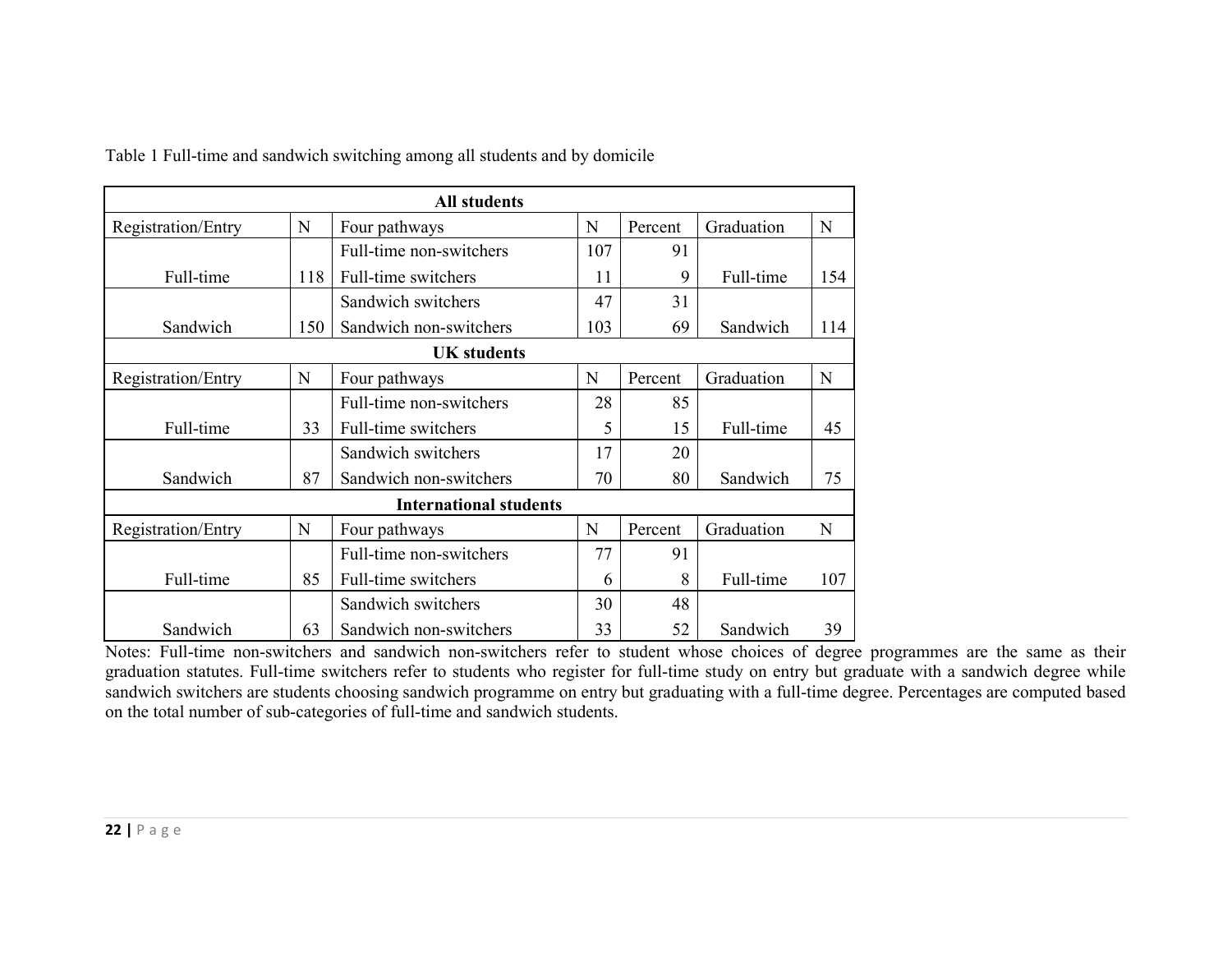|                            | <b>Total</b> |         |                | Gender        |         |         |                              |         |        |         |
|----------------------------|--------------|---------|----------------|---------------|---------|---------|------------------------------|---------|--------|---------|
|                            | N            | Percent | Females        | Percent Males |         | Percent |                              |         |        |         |
| <b>Domicile</b>            |              |         |                |               |         |         |                              |         |        |         |
| <b>UK</b>                  | 120          | 45      | 57             | 48            | 63      | 52      |                              |         |        |         |
| International              | 148          | 55      | 82             | 55            | 66      | 45      |                              |         |        |         |
| Total                      | 268          | 100     | 139            | 52            | 129     | 48      |                              |         |        |         |
| Prior academic achievement |              |         |                |               |         |         | Prior academic qualification |         |        |         |
|                            | 3As          |         | Percent No 3As | Percent       | No info | Percent | <b>GCE A-Level</b>           | Percent | Others | Percent |
| Gender                     |              |         |                |               |         |         |                              |         |        |         |
| Females                    | 55           | 40      | 49             | 35            | 35      | 25      | 104                          | 75      | 35     | 25      |
| Males                      | 46           | 36      | 52             | 40            | 31      | 24      | 88                           | 68      | 41     | 32      |
| <b>Domicile</b>            |              |         |                |               |         |         |                              |         |        |         |
|                            |              |         |                |               |         |         | 112                          | 93      | 8      | 7       |
| <b>UK</b>                  | 60           | 50      | 56             | 47            | 4       | 3       |                              |         |        |         |

Table 2 Descriptive statistics of sample students by gender, domicile, prior academic qualification and prior academic achievement.

Notes: GCE A level represents all students who studied A level in high school; others include students who studied foundation courses, European or international baccalaureate, and other overseas qualifications which are equivalent of A level. Prior academic achievement: 3 As refer to the students having 3 or more A grades in A level study; Non 3 As represents the students having fewer than 3 A grades and no info refers to the students whose prior academic qualifications cannot be converted into the number of A grades.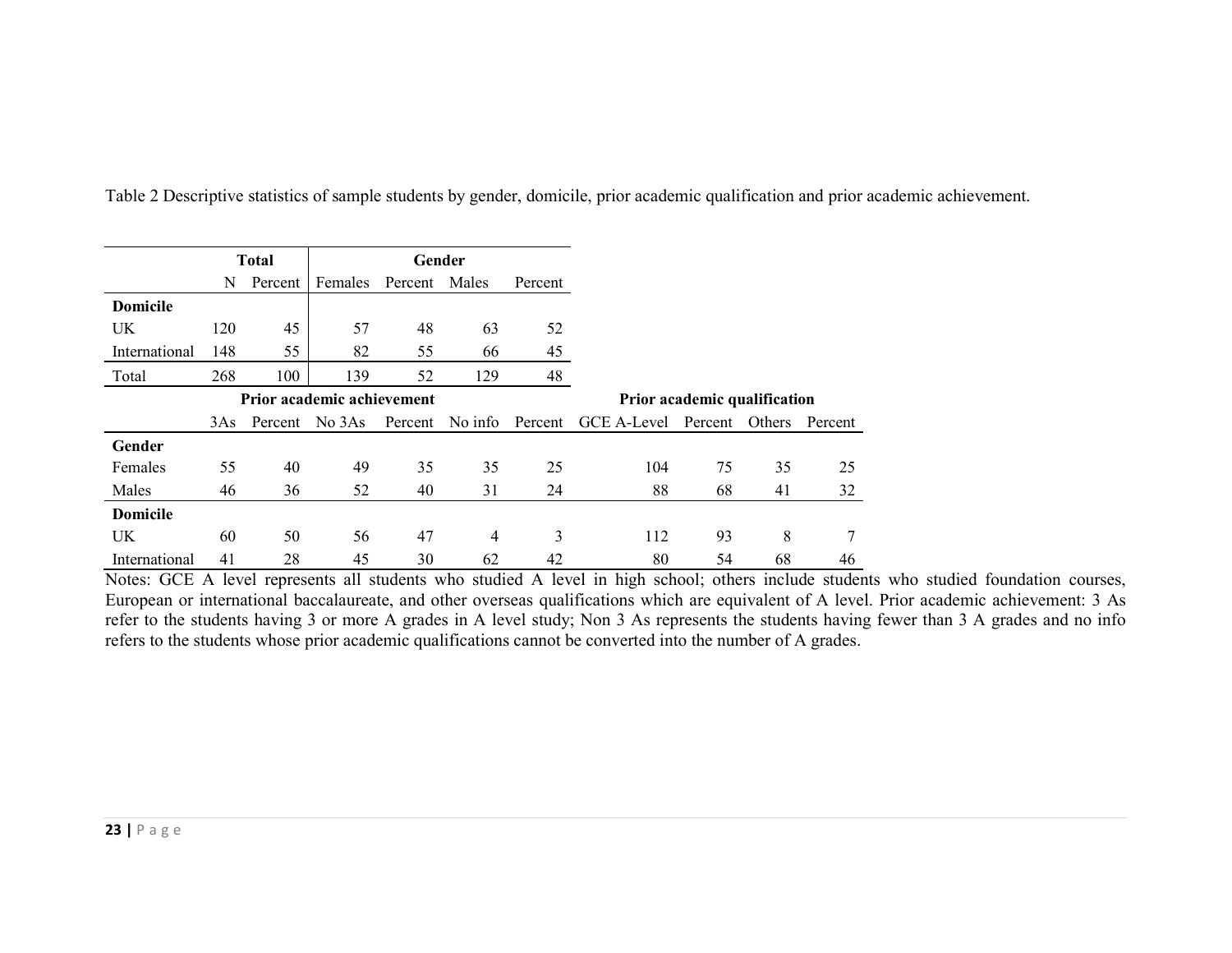|                                              | All students | UK students | International students |
|----------------------------------------------|--------------|-------------|------------------------|
| Constant                                     | $-0.18$      | 1.03        | $-0.04$                |
| Exp(B)                                       | 0.52         | 0.37        | 0.89                   |
| $Sig$ (p-value)                              | 0.83         | 2.81        | 0.96                   |
| Qualification (A Level=1; other=0)           | $-0.78$      | 0.95        | $-1.31$                |
| Exp(B)                                       | 0.19         | 0.36        | 0.07                   |
| Sig (p-value)                                | 0.46         | 2.58        | 0.27                   |
| $3As (3As = 1; non 3As and No info = 0)$     | 0.52         | $-1.16$     | 0.94                   |
| Exp(B)                                       | 0.40         | 0.45        | 0.21                   |
| $Sig$ (p-value)                              | 1.69         | 0.31        | 2.55                   |
| Non 3 As (Non $3As = 1$ ; 3As and no info=0) | 0.66         | $-1.04$     | 1.17                   |
| Exp(B)                                       | 0.29         | 0.50        | 0.12                   |
| Sig (p-value)                                | 1.94         | 0.35        | 3.22                   |
| Gender ( $M=0$ ; $F=1$ )                     | $-0.08$      | 0.27        | $-0.31$                |
| Exp(B)                                       | 0.76         | 0.52        | 0.38                   |
| $Sig$ (p-value)                              | 0.92         | 1.31        | 0.74                   |
| UK (UK=1; others=0)                          | 1.35         | n.a.        | n.a.                   |
| Exp(B)                                       | 0.00         | n.a.        | n.a.                   |
| $Sig$ (p-value)                              | 3.87         | n.a.        | n.a.                   |
| Nagelkerke R Square                          | 0.13         | 0.02        | 0.05                   |
| Chi-Square                                   | 27.10        | 1.40        | 5.88                   |
| Sig.                                         | 0.00         | 0.84        | 0.21                   |
| No of cases                                  | 268          | 120         | 148                    |

Table 3 Binary regression analyses of student choice of degree programme on entry

Notes: Dependent variable takes 1 if a student chooses sandwich degree on entry and zero otherwise. Independent variables include gender (male=0; female=1), domicile (international=0; UK=1), qualification (non-A level=0; A level=1) and prior academic achievement which is dummy coded into two variables, one called 3As (3 or more As=1; non 3As and no info =0) and one called non 3 As (non 3As=1; 3 or more As and no info =0). Bold italic numbers represent statistically significant at 1% or 5% level.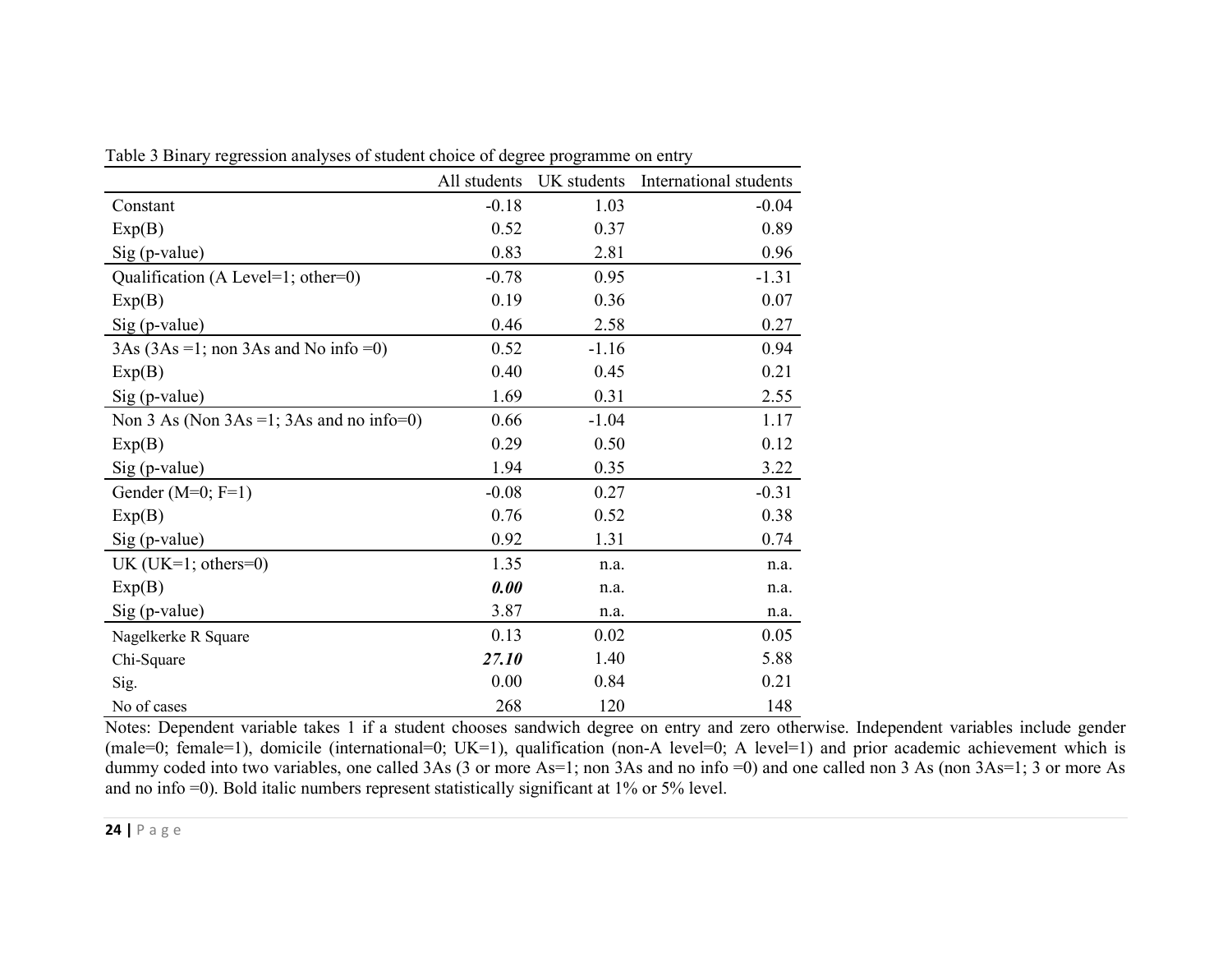|  |  |  | Table 4 Regression analyses of years 1, 2, final year and degree average marks by domicile and gender. |
|--|--|--|--------------------------------------------------------------------------------------------------------|
|  |  |  |                                                                                                        |

| <b>UK</b> students                               | Year 1   | Year <sub>2</sub> | Final year | Degree mark |
|--------------------------------------------------|----------|-------------------|------------|-------------|
| Constant                                         | 64.36    | 63.89             | 64.45      | 64.04       |
| Sig (p-value)                                    | 0.00     | 0.00              | 0.00       | 0.00        |
| Qualification (A Level=1; other=0)               | $-11.16$ | $-7.29$           | $-5.64$    | $-6.19$     |
| Sig (p-value)                                    | 0.00     | 0.07              | 0.08       | 0.05        |
| $3As (3As = 1; non 3As and No info = 0)$         | 13.26    | 8.96              | 9.71       | 9.53        |
| $Sig$ (p-value)                                  | 0.01     | 0.10              | 0.03       | 0.03        |
| Non $3$ As (Non $3As = 1$ ; $3As$ and no info=0) | 7.16     | 3.03              | 6.11       | 5.03        |
| $Sig$ (p-value)                                  | 0.13     | 0.58              | 0.16       | 0.25        |
| Gender ( $M=0$ ; $F=1$ )                         | 2.31     | 3.38              | 3.53       | 3.46        |
| Sig (p-value)                                    | 0.07     | 0.02              | 0.00       | 0.00        |
| Full-time non-switchers (FTNS=1; others=0)       | $-5.19$  | $-6.48$           | $-8.54$    | $-7.72$     |
| Sig (p-value)                                    | 0.00     | 0.00              | 0.00       | 0.00        |
| Sandwich switchers (SW=1; others=0)              | $-5.59$  | $-5.66$           | $-7.90$    | $-7.07$     |
| $Sig$ (p-value)                                  | 0.00     | 0.01              | 0.00       | 0.00        |
| Adjusted R square                                | 0.30     | 0.25              | 0.37       | 0.39        |
| F                                                | 9.30     | 7.46              | 12.51      | 11.80       |
| Sig.                                             | 0.00     | 0.00              | 0.00       | 0.00        |
| No of cases                                      | 120      | 120               | 120        | 120         |
| <b>International students</b>                    |          |                   |            |             |
| Constant                                         | 64.69    | 59.76             | 63.51      | 62.12       |
| $Sig$ (p-value)                                  | 0.00     | 0.00              | 0.00       | 0.00        |
| Qualification (A Level=1; other=0)               | 0.38     | $-1.90$           | $-2.71$    | $-2.42$     |
| $Sig$ (p-value)                                  | 0.87     | 0.48              | 0.26       | 0.32        |
| $3As (3As = 1; non 3As and No info = 0)$         | 2.08     | 2.96              | 2.35       | 2.62        |
| $Sig$ (p-value)                                  | 0.42     | 0.31              | 0.37       | 0.32        |
| Non $3$ As (Non $3As = 1$ ; $3As$ and no info=0) | 0.28     | 2.39              | 0.12       | 0.98        |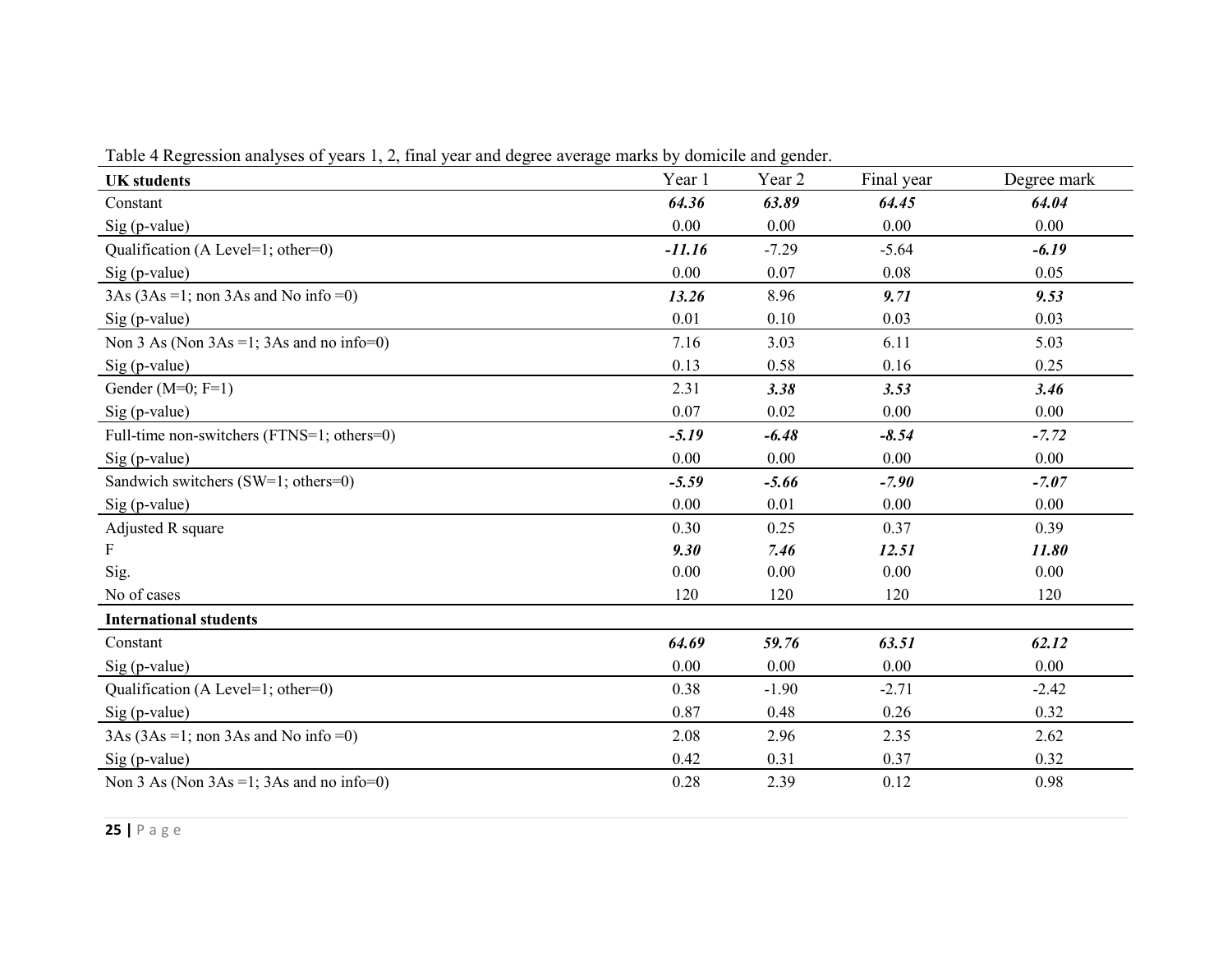| $Sig$ (p-value)                                  | 0.91     | 0.40    | 0.96    | 0.70    |
|--------------------------------------------------|----------|---------|---------|---------|
| Gender ( $M=0$ ; $F=1$ )                         | $-0.47$  | 0.52    | $-0.06$ | 0.17    |
| Sig (p-value)                                    | 0.71     | 0.72    | 0.97    | 0.90    |
| Full-time non-switchers (FTNS=1; others=0)       | $-2.08$  | $-2.09$ | $-4.07$ | $-3.36$ |
| Sig (p-value)                                    | 0.18     | 0.23    | 0.01    | 0.03    |
| Sandwich switchers (SW=1; others=0)              | $-2.64$  | $-5.39$ | $-6.34$ | $-6.03$ |
| Sig (p-value)                                    | 0.16     | 0.01    | 0.00    | 0.00    |
| Adjusted R square                                | $0.00\,$ | 0.02    | 0.07    | 0.05    |
| F                                                | 0.96     | 1.48    | 2.95    | 2.33    |
| Sig.                                             | 0.46     | 0.19    | 0.01    | 0.04    |
| No of cases                                      | 148      | 148     | 148     | 148     |
| <b>Male students</b>                             |          |         |         |         |
| Constant                                         | 65.72    | 59.66   | 64.23   | 62.50   |
| Sig (p-value)                                    | 0.00     | 0.00    | 0.00    | 0.00    |
| Qualification (A Level=1; other=0)               | $-3.85$  | $-7.52$ | $-5.16$ | $-5.98$ |
| $Sig$ (p-value)                                  | 0.12     | 0.01    | 0.03    | 0.01    |
| $3As (3As = 1; non 3As and No info = 0)$         | 7.04     | 11.26   | 6.80    | 8.46    |
| $Sig$ (p-value)                                  | 0.01     | 0.00    | 0.01    | 0.00    |
| Non $3$ As (Non $3As = 1$ ; $3As$ and no info=0) | 1.69     | 5.78    | 2.34    | 3.60    |
| $Sig$ (p-value)                                  | 0.53     | 0.08    | 0.37    | 0.18    |
| UK (UK=1; others=0)                              | $-3.07$  | 1.25    | 2.52    | 1.98    |
| $Sig$ (p-value)                                  | 0.04     | 0.48    | 0.08    | 0.18    |
| Full-time non-switchers (FTNS=1; others=0)       | $-3.93$  | $-4.59$ | $-7.41$ | $-6.34$ |
| Sig (p-value)                                    | 0.01     | 0.01    | 0.00    | 0.00    |
| Sandwich switchers (SW=1; others=0)              | $-2.66$  | $-2.84$ | $-5.98$ | $-4.85$ |
| Sig (p-value)                                    | 0.16     | 0.21    | 0.00    | 0.01    |
| Adjusted R square                                | 0.14     | 0.14    | 0.28    | 0.24    |
| F                                                | 4.36     | 4.45    | 9.36    | 7.57    |
|                                                  |          |         |         |         |